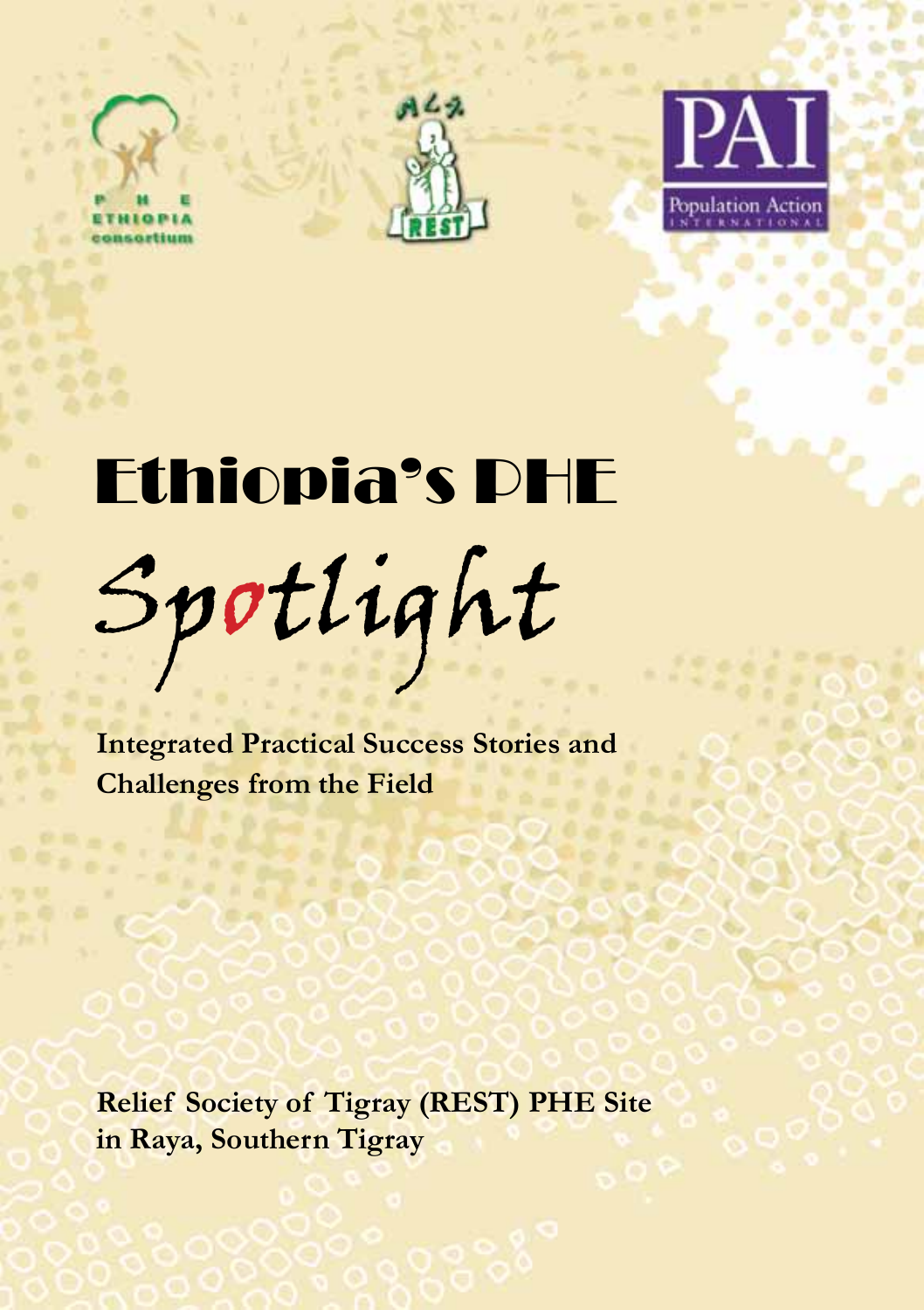Produced by: **PHE-Ethiopia Consortium**

Prepared by: **Ishani Pathmanathan(Intern)**

Edited by: **Negash Teklu**

Sponsored by: **Population Action International(PAI)**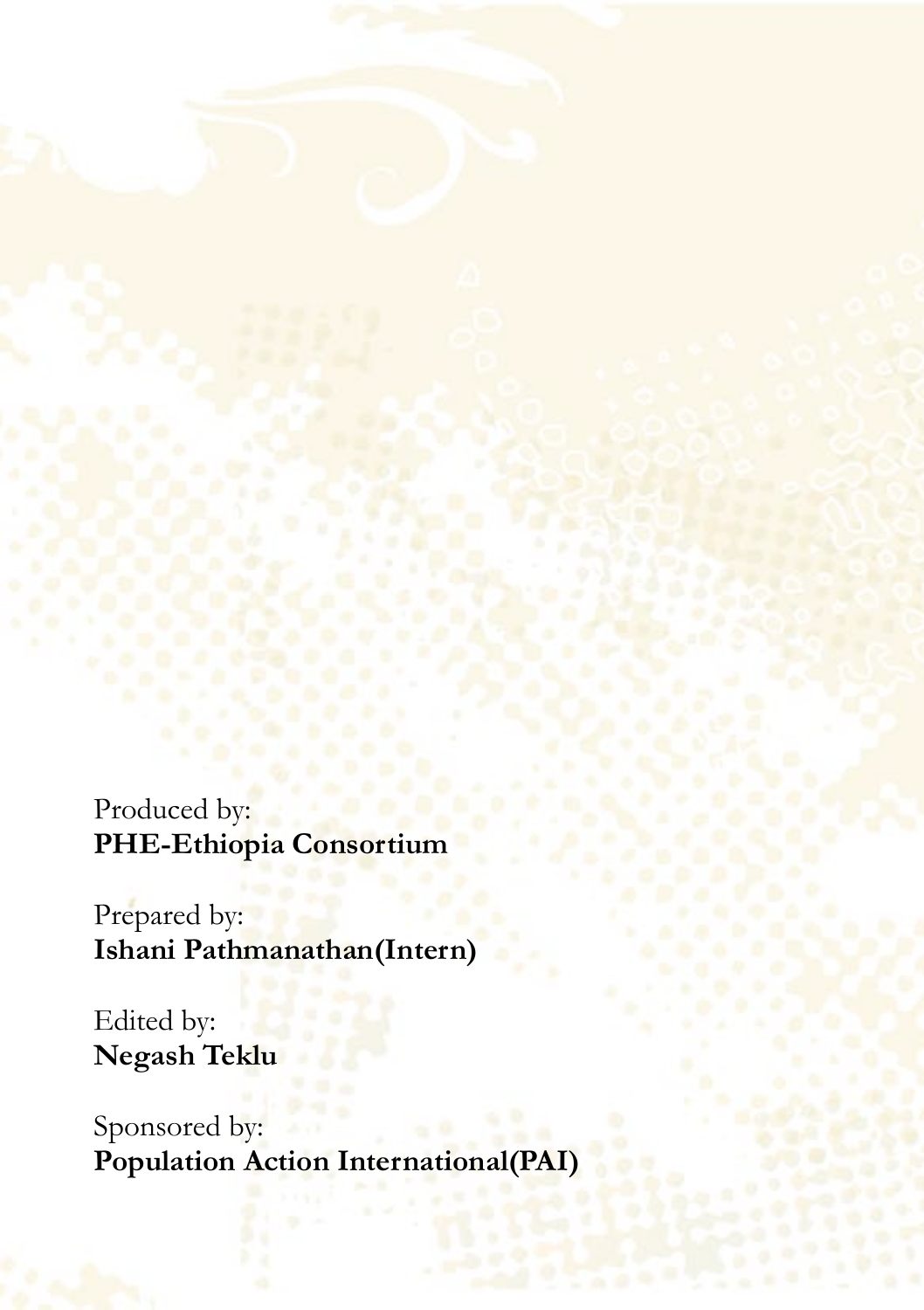### **INTRODUCTION**

As the PHE Ethiopia Consortium our mission is to "enhance and promote<br>the integration of population, health and environment (PHE) at various levels for sustainable development." We have been striving to fulfill this mission and to provide coordination and capacity building to our members ever since our creation in 2008, in accordance with recommendations following the 2007 "PHE Integrated Development for East Africa" conference. Our organization has since grown in size and responsibility, and we are now involved in a number of activities including enhancing cooperation and networking between government agencies and NGOs, building capacity and increasing PHE resources for members groups, facilitating experience and idea sharing, and organizing advocacy and teaching activities to strengthen awareness and utilization of the PHE approach in Ethiopia. In addition, PHE Ethiopia Consortium is directly involved in several PHE pilot sites throughout the country. One of these sites in the Raya Azebo woreda of the Tigray region is run by the Relief Society of Tigray (REST).



*Ebo/Abnet kebele in Raya Azebo woreda*

REST is a large Ethiopian NGO that has been working on relief, rehabilitation and development projects throughout Tigray since 1978. It was initially created to provide emergency assistance to people in the liberated area of Tigray who were suffering from civil war and drought: although the scope of their work has since changed (it is now focused more on development than relief efforts), their commitment to the most vulnerable people of the region persists**<sup>1</sup>** . Their organizational mission is "to contribute to the eradication of poverty in Ethiopia by promoting livelihoods on a sustainable basis within the context of stimulating wider economic dynamism and growth within the Regional State of Tigray"**<sup>2</sup>** . Their use of an integrated watershed approach to development, combined with their influential existing health and environmental programs, made them an ideal candidate for the PHE pilot site, which is currently nearing the end of a three year Packard Foundation grant**<sup>3</sup>** .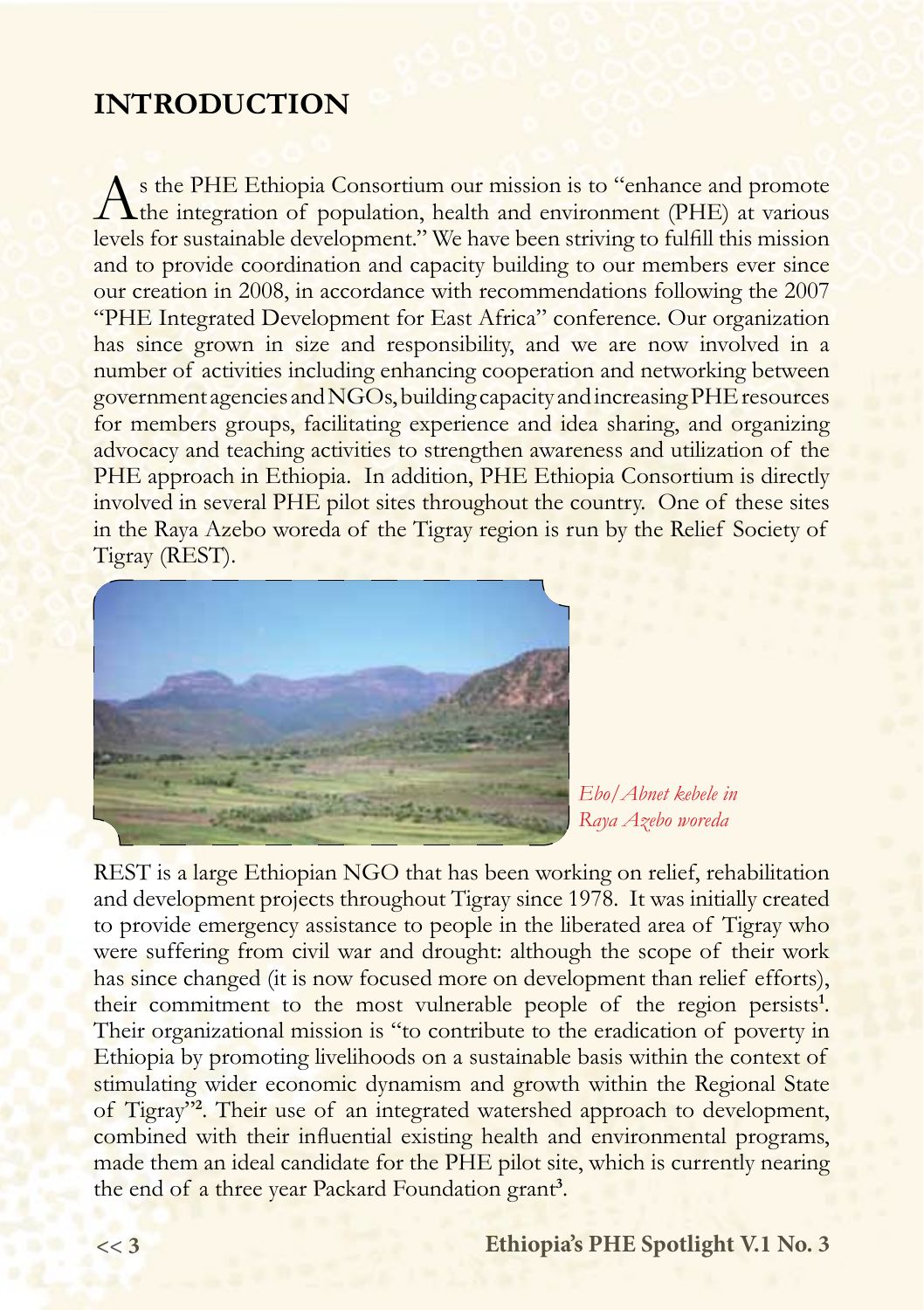#### **PROJECT OVERVIEW**

Raya Azebo is an arid, drought-prone and densely populated woreda in the Southern zone of Tigray. In 2007 it had a population of  $135,870$  (a  $55\%$ ) increase from 1994), evenly distributed between men and women. 11.8% of this population is urban, and 95% are involved in agriculture**<sup>4</sup>** . The REST project is implemented in three kebeles: Ebo/Abnet, Bala and Genete, which have a combined population of 20,473. These kebeles, like the Raya woreda itself,



*Raya Azebo in Tigray*

were chosen as project sites because of their relative food insecurity, poverty and vulnerability. Of 114,858 people over the age of five who were surveyed in the woreda in 2007, 81,643 had never attended school**<sup>4</sup>** . According to 2005



*Project sites in Raya*

DHS data for Tigray, the total fertility rate in the region was 5.1, child mortality was 42/1000 and 2.1% of tested 15-49 year olds were HIV positive (2.6% of women)**<sup>5</sup>** . In addition, many people have no access to proper nutrition and sanitation. Given this rather dire situation it was thought that the implementation of development projects in Raya Azebo had the most potential to create a positive impact on the lives of its inhabitants. REST has been working in the region for many years, and has implemented many successful health and environmental programs.

The PHE approach fits very well into the REST woreda-level watershed model that has been implemented at this site since 2005. A watershed by definition is an area of land where runoff from rainfall is drained through a common confluence point. From a socioeconomic standpoint, this area is unique in terms of people, their livelihoods and their use of natural resources. The watershed model aims to target developmental efforts to this defined area and population. It

uses kebele-level implementers committees (a development agent, health extension worker, education committee representative and peer educators) to draft integration plans that holistically address health, family planning, livelihood, conservation, water and agriculture. These kebele-level plans are approved and compiled by a technical committee at the woreda level and then implemented by the government, with



*Farmers at work in Raya Azebo*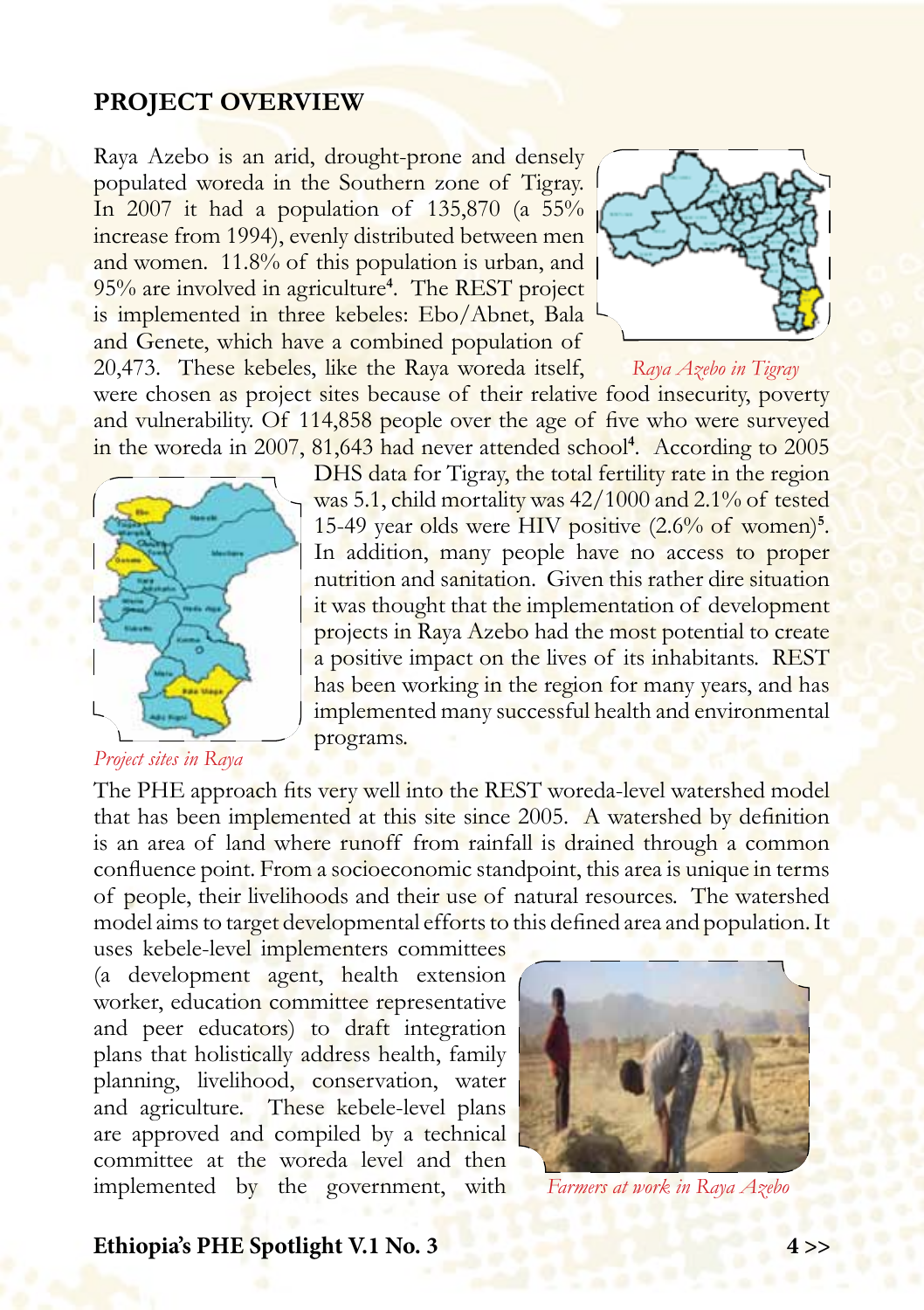coordination and ancillary support provided by REST. By doing this, REST ensures that activities can eventually continue without them and can thus be sustainable in the years to come.

#### **THE WATERSHED APPROACH TO PHE INTEGRATION**

The overall goals of the Raya project focus on improving livelihoods and food security using interventions targeting health, water, education, women's empowerment, natural resource improvement, irrigation and road construction. The Raya site is also part of the REST and USAID Productive Safety Net Program (PSNP) which means that, due to its chronic poverty, vulnerability and food insecurity, it receives food and money in times of need in addition to other services provided by the watershed program that improve livelihoods and resilience to external stresses like climate change. Furthermore, it is one of two woredas in the PSNP Plus program, which means that community members are provided with additional methods of closing their food gaps, including fattening programs for livestock, and provision of quality cereal packages.



*Entrance to the Dibik Biye watershed zone*

**"***In Raya, REST is trying to integrate issues of population, health and environment in a more precise and focused manner than in our other project sites… here, our different interventions work more closely together to create comprehensive and value-added results. This is the point we want to make.***"**

 **Tsehaynesh Abay, Head of the REST Health Department**

In accordance with the watershed approach and supported by the PSNP, all aspects of PHE are addressed in REST's Raya project area. Health services and education are provided through government health centers, which are expected to cover 25,000 people and to oversee two health extension workers at each of their five health posts in addition to community health workers: REST strengthens these programs through capacity building and material support. Under the PSNP program, the four basic tenets of health services covered include family planning, HIV/AIDS, nutrition and sanitation. In addition, closure areas have been created for environmental conservation and erosion control infrastructures like terracing, trenches, bunds, percolation ponds and gully reclamation. Potable and irrigation water access has been increased using flood diversions, boreholes, groundwater irrigation and mini-dam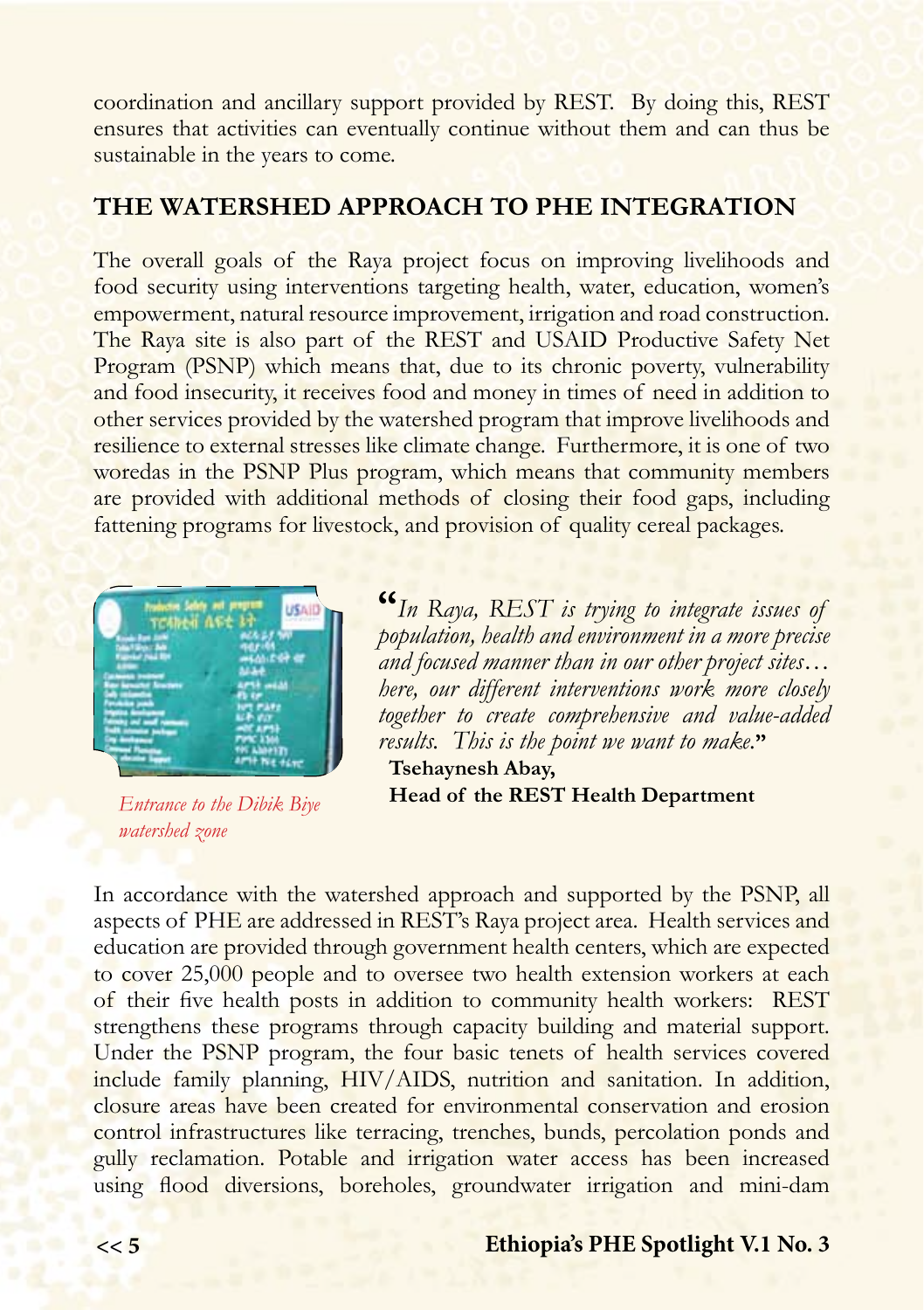construction. There are nurseries that provide seedlings to farmers, programs to improve and diversify livelihoods, and associations promoting gender and youth empowerment. Finally, roads, bridges and markets have been created to facilitate all of the other community activities. More importantly, all of this has been done in an integrated manner.



*Closure areas demonstrating vegetation growth after 1 year (front) and 2 years (back)*



*Former deep gully now green, fertile and productive of trees and fruits after construction of a gabion check dam*

#### **EXAMPLES OF PHE INTEGRATION IN THE WATERSHED**

#### **Youth Friendly Services at the Bala Health Center:**

Bala is a kebele at the border of Afar, with youth who are especially migratory and vulnerable. This vulnerability is reflected in their high HIV prevalence relative to youth in nearby areas. In 2009, a health center in Bala town was set up to complement the 3 health posts and health extension workers in neighboring kebeles in providing the sixteen components of the basic health service package pertaining to reproductive health, family planning, hygiene and sanitation, HIV/ AIDS prevention, maternal and child health and nutrition. However in addition, due to the initiative of its director Leah Haile and the support of REST, schools and influential community members, the center in Bala also provides Youth Friendly Services (YFS) to try to reach the community's vulnerable youth. Students attend these services at the health center, attracted by the facilities (such as the Packard-sponsored TV, educational materials and furniture), their trust in the health workers, and the sense of community they find there. They learn about health, family planning and HIV as well as agriculture, farming and other aspects of PHE, and then relay this information to their parents and friends. During market days, they even use a microphone to teach their community about topics like using bed nets, raising poultry, and getting HIV testing.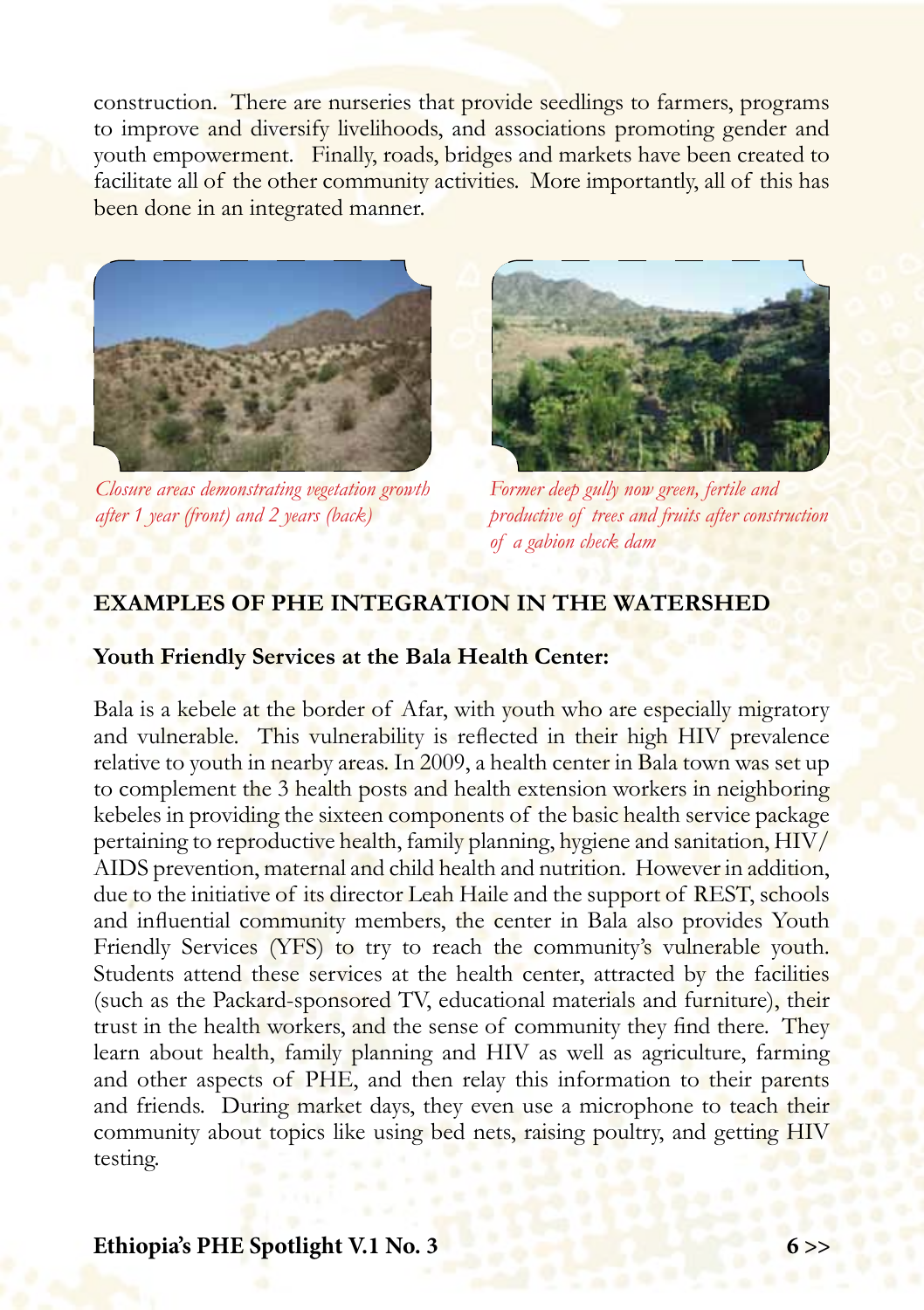**"***YFSs are especially successful for students, because they learn many things and teach their parents to live healthy lives. They know about agriculture, they know about health, and especially HIV. This is making a difference.***"** 

#### **Leah Haile, Director of the Bala Health center**

In addition to providing services, the YFS program at the Bala health center offers "shai/bunna" (tea/ coffee) and other gatherings where youth get together to talk about important issues, and to form close relationships. Overall, the youth friendly services provided by health centers like the one in Bala are a strong example of PHE integration working to improve the quality of life for a particularly vulnerable segment of the Raya population.



*Youth gathering for a "shai-bunna" ceremony at the Bala Health Center through the YFS Program*

Data has been carefully collected by the health center over the past year and a half, and Leah is confident that subsequent research findings will reflect the improvements in health and service utilization that she has seen in practice.

#### **Health service and education outreach to community farmers:**

Farmers and agricultural workers make up a large segment of the Raya population, and it is especially important to optimize their health in addition to providing livelihood-related services. It is also essential to the PHE approach that they understand the importance of family planning. In Raya, health workers and development agents (DAs) work together to achieve these integrated goals. Farmer training centers in the Raya kebeles give



#### *Farmer training center in Raya*

technical support to local farmers on cash crop production, forage development and reforestation, but in the REST project areas DAs who train the farmers also discuss issues like family planning with their clients. They talk about the stress that having many children puts on a family in terms of income, and in terms of their ability to feed everyone adequately. When needed, they refer these farmers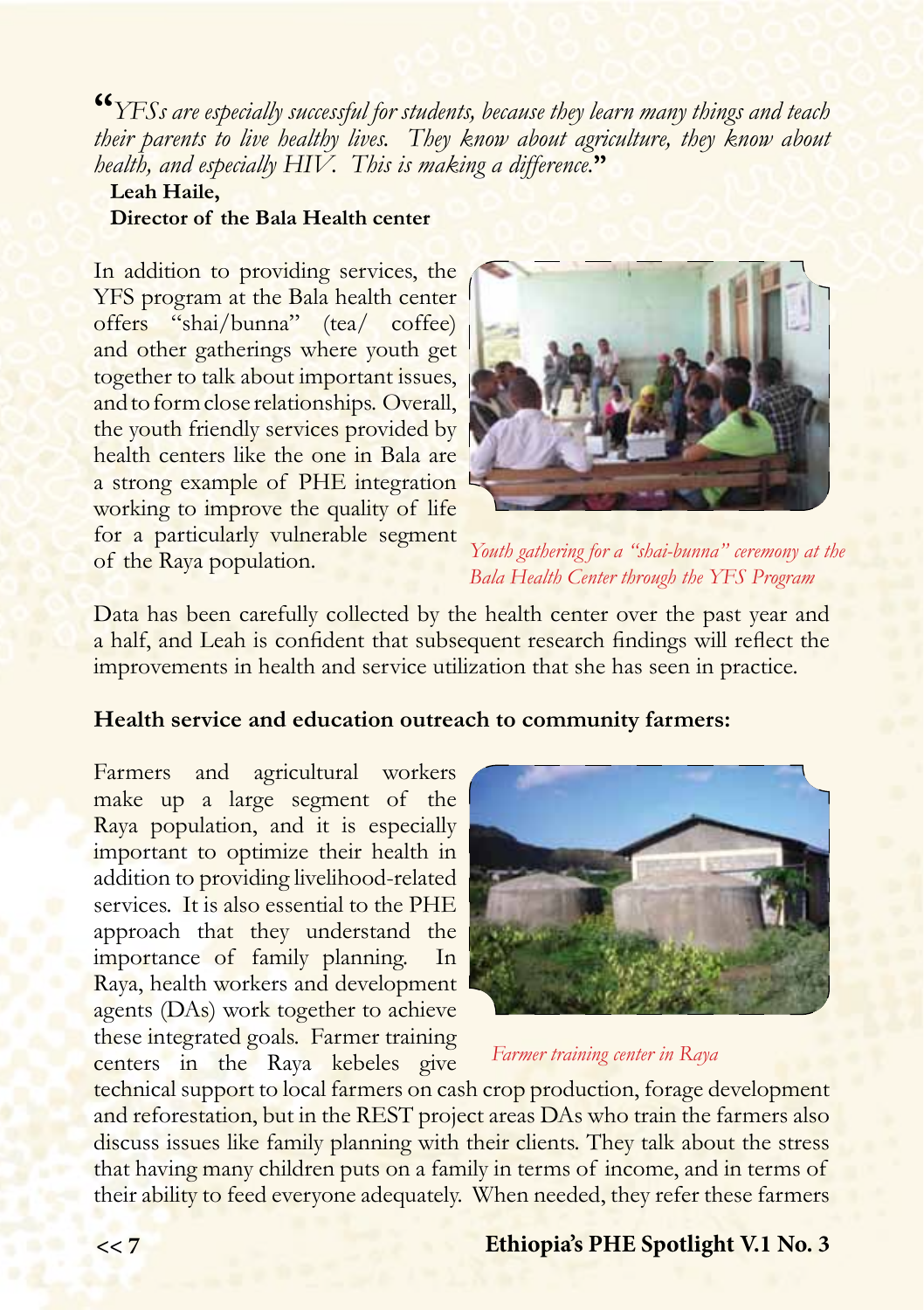to health education workers for more information. In turn, health education workers often refer their own clients to the DAs for advice on sustainable farming techniques and food availability issues. This is an excellent example of the strong level of collaboration and mutual support which is encouraged by REST that developed and exists between government sectors in approaching the health, environment and livelihoods of target community members in Raya.

**"***Because of the watershed area and projects there is a new opportunity for farmers to get the health education and services they need* **" Berhe Gashaye, Head nurse of the Bala Health Center**

#### **"Environmental, Family Planning and Health" clubs in schools:**

At many primary schools in Raya, students are actively involved in clubs focusing on a variety of issues including HIV/AIDS, reproductive health, gardening, literature, leadership and gender. This is certainly true for the Eyob primary school in Bala, where many active clubs are organized and run by teacher Debes Gebreyesus. The students at this school also have a community garden, which they all work on for an hour every Wednesday. They use the vegetables and fruits produced to bring income to the school, and to provide clothes and supplies to community children orphaned by HIV/AIDS. They also take lessons about farming and nutrition home to their families, along with advice on topics like family planning and HIV transmission. The club members at Eyob are also very familiar with the concept of PHE:

**"***Population, health and environment must be addressed in an integrated way. With no sound environment there can be no health and no people. For example, to get rid of malaria we must clean our environment and for this we need conservation efforts. If we do this, we will have healthy people. And if we have healthy people, we can have a healthy country* **"**

 $\overline{\phantom{a}}$ 

 **Eyob school HIV/AIDS club leader and member**



#### *School club members and their garden*

Students like these are very educated about development issues and act as community educators. They are empowered, passionate and motivated to change the community they live in. When asked about their future career goals, they said: *doctor, pilot, professor, engineer….*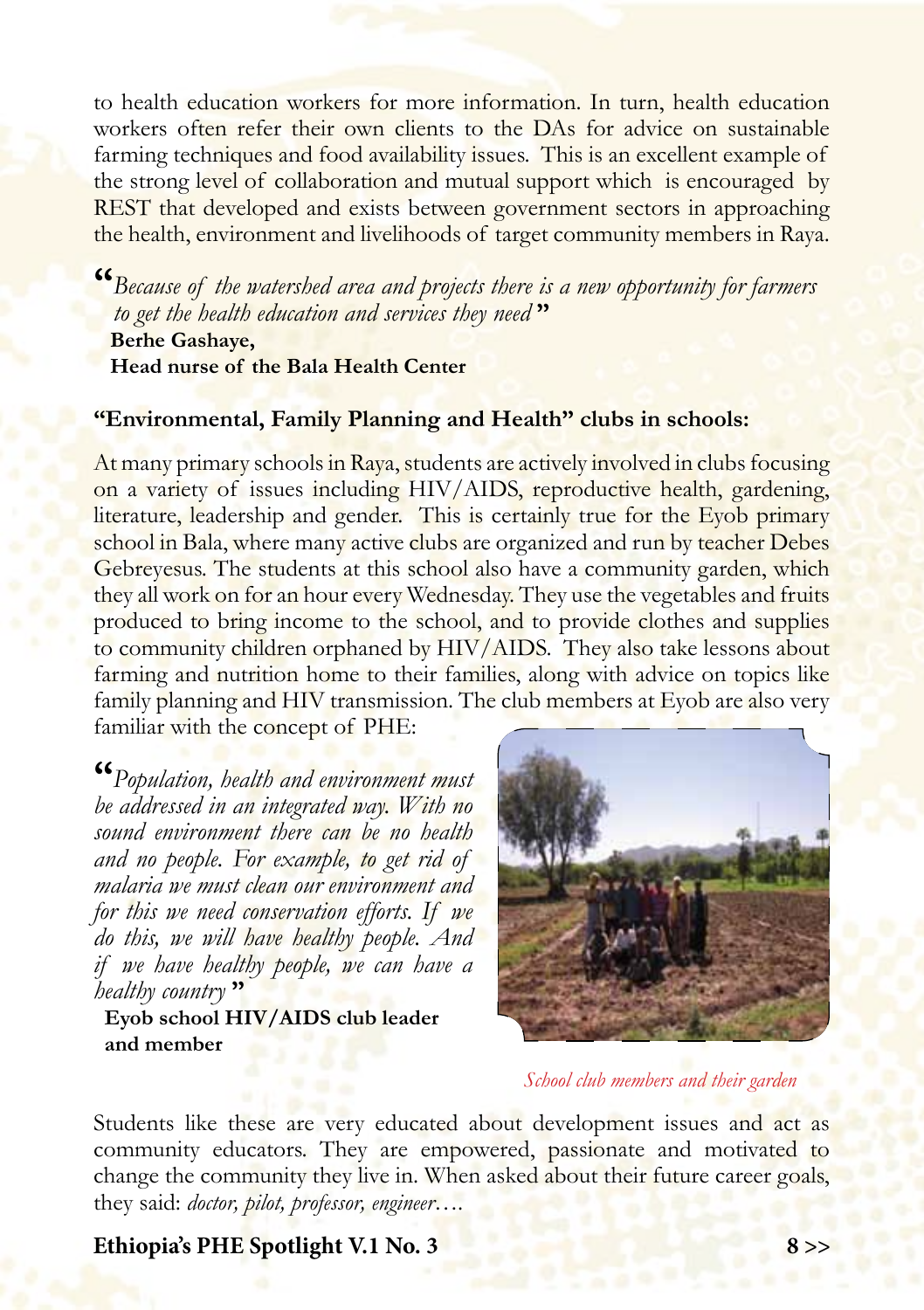#### **PSNP food for labor programs that promote ecologic conservation:**

As part of the REST development model, the community is actively involved in project activities and implementation. Through a participatory approach, project labor is enlisted from the community itself, and paid for with food. This provides supplementary income to families in the form of nutrition, which contributes to individual health. It also means that community members take ownership of the site's projects and efforts to conserve their environment. Among other things, these efforts include:

• Creating bunds and trenches to collect rain runoff, which not only breaks the force of flood waters to prevent soil erosion, but also allows water to collect underground and percolate to farmlands.

• Working at one of Raya's seven nurseries to grow seedlings for distribution to farmers. These trees can later be used to make local houses, or to provide fruit like mangos, papayas, avocados and bananas. They also enrich the soil, and promote reforestation with indigenous species.



*Community members working on gully reclamation*



*Women working at the Bala seedling nursery for food* 

• Building mini-dams and gabion check dams to provide water to livestock and stream irrigation to farms. Whereas previously the damages from floods were mitigated by creating blockades with felled trees, the gabions now do this without requiring deforestation, and with more efficacy and longer lasting results.

**"***By just working here, we are improving our lives and livelihoods* **" Reda Tasew, Seedling nursery technician**

There are also similar food for labor public work programs for Community Resource Persons (CRPs) who disseminate health education messages to the community. In many of these programs (especially the seedling nurseries), women are employed with great frequency, to empower them in their homes as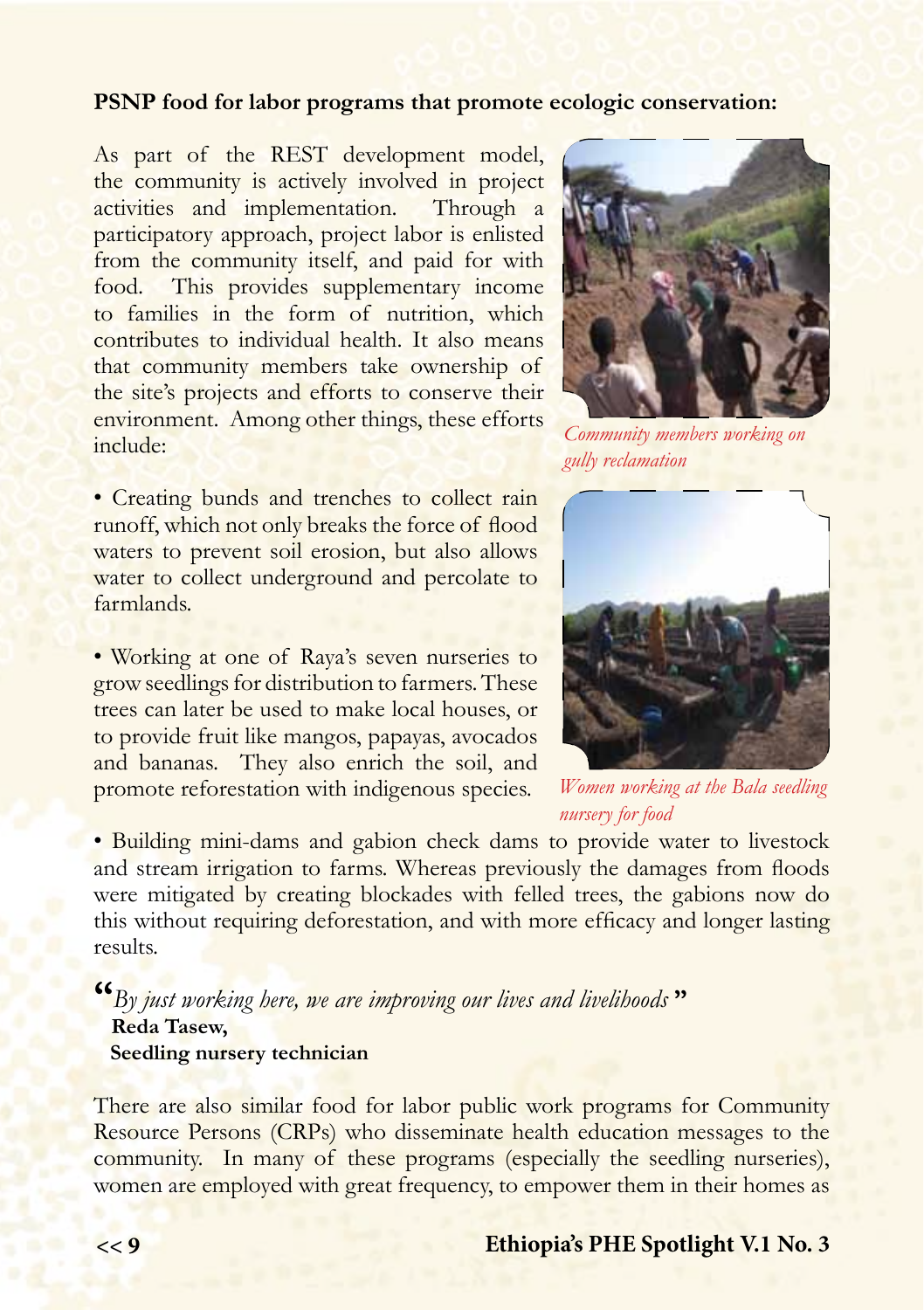breadwinners for their families. For all these laborers, their work simultaneously improves their community and their individual well-being.

#### **Environment conservation efforts that improve livelihoods:**

As expressed by Reda Tasew, many of the environmental conservation activities described above improve the livelihoods of community members. This is not only because of the PSNP public works program which provide supplementary pay in-kind to laborers. More importantly, many of the same interventions that improve the environment also make it more productive for the men and women who depend on it for their livelihoods. For example the use of closure areas, where grass must be cut and carried to cattle rather than letting them graze freely, allows shrubbery to regenerate in order to provide a more sustainable source of land and food in the long term. Another one of the most successful interventions has been in terms of irrigation. The Bala dam, like others in the area, was constructed about two years ago. Previously, there was no water in the dry season for human or animal consumption, let alone crops. Now, after the dam's creation, there is more ground water and the new formation of many streams throughout the farmlands.

Farmers can now grow irrigable crops like vegetables and fruits, which can be harvested more often than rain-fed sorghum and teff and





*Top: New Bala dam collecting water Bottom: New stream formation for farmland irrigation, pictured during the dry season*

sold for profit or consumed as nutrients. Harvests are also now much more drought-resistant, which is extremely important in historically food-insecure Raya (and Ethiopia as a whole) to prevent disaster and hunger in the face of continued climate change and global warming.

**"***There was no irrigation here at all two years ago- but now you are looking at a green fertile area in February! [the dry season]. This is the positive impact of all our conservation activities* **"**

 **Yishak Desta, REST's Raya Project Coordinator.**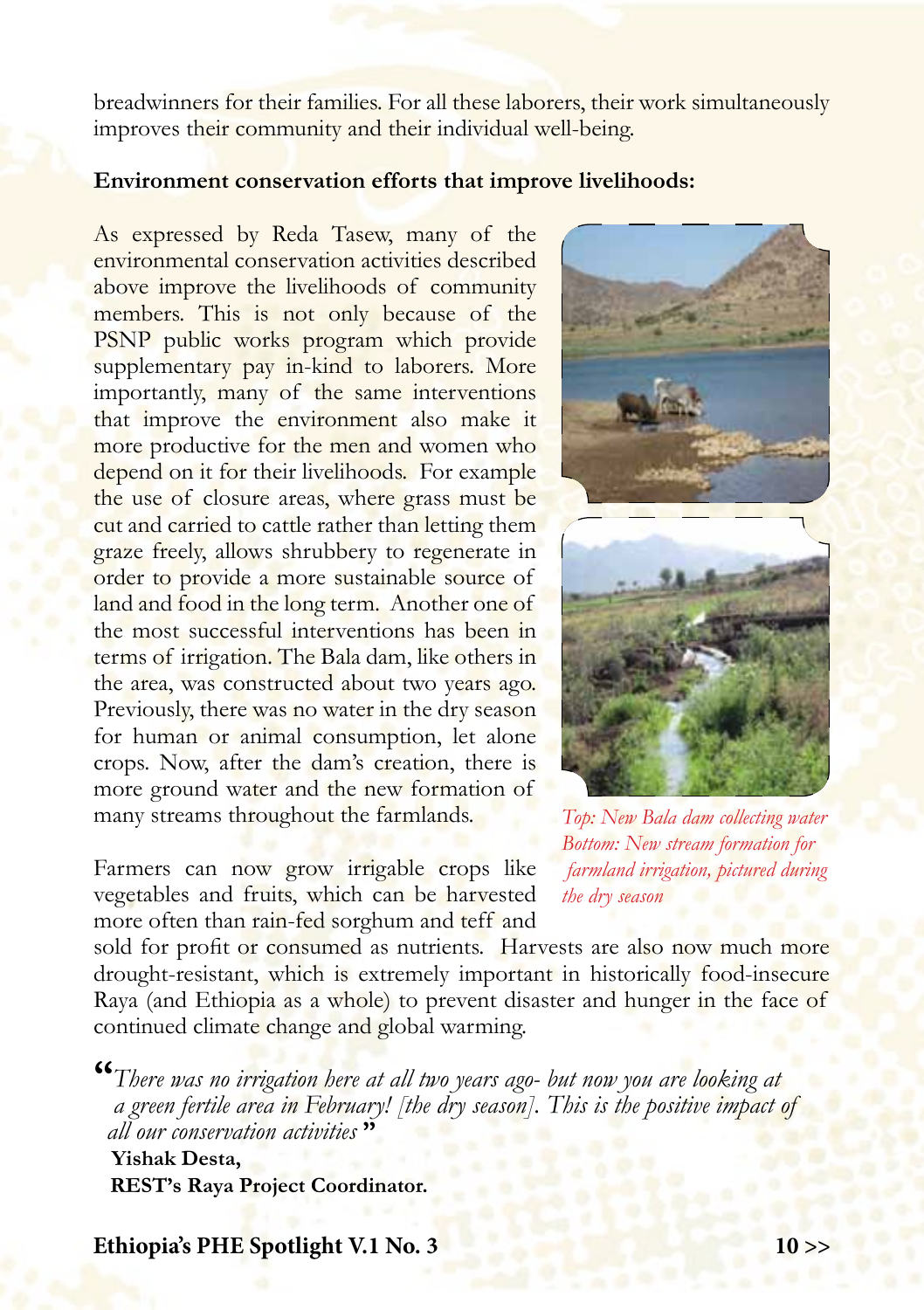#### **Empowerment and enhanced risk taking by farmers, women and youth:**

The community participatory method of achieving developmental goals certainly empowers community members who engage in project activities. This empowerment is increased by clubs, associations and entrepreneurship trainings that bring groups like women and youth together to share ideas and become more productive members of society. In addition, empowerment is promoted by giving people the tools that they need to take risks and to take control of their own lives. One example of this in Raya is their "weather index" crop insurance project in Genete, described



*Training for the PSNP Plus livestock fattening program*

in the next section. There is also a Village Saving and Loan Associations which provides farmers with financial services and encourages them to save money. Another example is the fattening program under the umbrella of PSNP Plus, which helps community members to buy livestock, fatten them, and sell them for profit. This increases their financial assets and encourages them to engage in market-based activities. For one farmer, this program has provided an invaluable source of supplementary income:

**"***Last cycle [2-3months] I fattened 5 sheep/goats and sold them for a 400*  birr *brofit.* Now I have bought 4 more sheep and have used the extra profits  *for my home, and for school expenses for my children* **" Zewudu Kebede,** 

 **farmer and beneficiary of the PSNP livestock fattening program.**

Zewudu also continues to run the farm he had before, but now gets additional teff seeds through the program that he says have very good yield. Because of his successes, he has told his friends about the program so they may also have an opportunity to gain from it. Another PSNP beneficiary, Genet Alamu, identified herself as very poor, and the single mother of a woman-headed household. Last cycle she bought and sold four sheep for a 500 birr net profit.



*Female beneficiary of PSNP plus*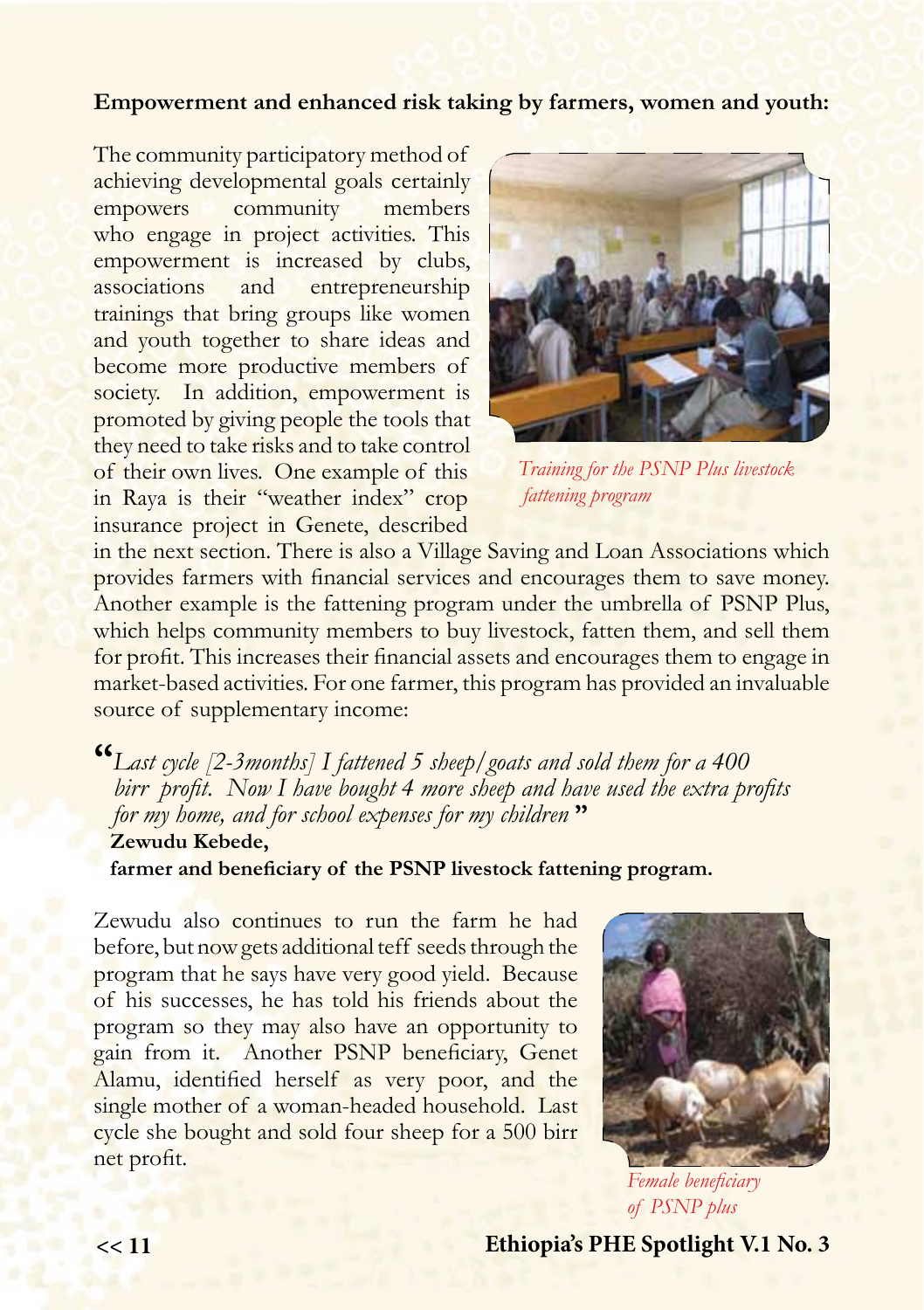**"***I don't have a house of my own yet, but with this money I hope to save enough to get land and to build a house for myself and my two children.***" Genet Alamu, single mother of two children, and beneficiary of the sheep fattening program**

Genet also uses crop-sharing land to farm teff, and used program seeds last year to grow enough food for herself and her children.

#### **Crop insurance and other programs that improve livelihoods while building climate change resilience:**

Global climate changes that are increasing atmospheric temperatures and altering rainfall patterns cause water shortages and soil erosion, threatening the already fragile ecosystem in Raya and the rural communities that depend on the land and rainfed agriculture for their livelihoods. Currently, only about 8% of Tigray's cultivated land has access to irrigation water, which makes it highly vulnerable to the effects of drought. In addition, a mountainous and largely deforested topography makes the area susceptible to damage by flood waters, which erode farmlands and worsen an existing level of land degradation. The poor in Raya also have limited access to alternative means of income and to adequate healthcare: these conditions exacerbate their vulnerability to climate change as they often lack the strength or means to deal with major climate risks.

Through its watershed program, REST is working to build better adaptive capacities and infrastructures to protect Raya's rural households from the impacts of climate change. One example of this is their "weather index" crop insurance project, which is an innovative marketbased risk-financing system, designed and supported by REST and Oxfam America. This system differs from traditional crop insurance systems in the sense that it depends on rainfall data. If the rainfall in an area is below an agreed threshold, the insurance system compensates farmers. Unlike a traditional crop insurance



*Automatic rain guage for weather index crop insurance*

system, this does not require the insurance company to visit rural farms to determine premiums or assess damages, and thus payments can be made quickly and with minimal transaction costs. Through this program, known as the Horn of Africa Risk Transfer for Adaptation (HARITA), approximately 1,558 farming households have been supported in three pilot woredas, including Raya, since 2009. Like many of REST's other public works projects, even poor farmers can pay in labor if they don't have cash in exchange for protection against the risk of drought-related crop failure.

#### **Ethiopia's PHE Spotlight V.1 No. 3 12 >>**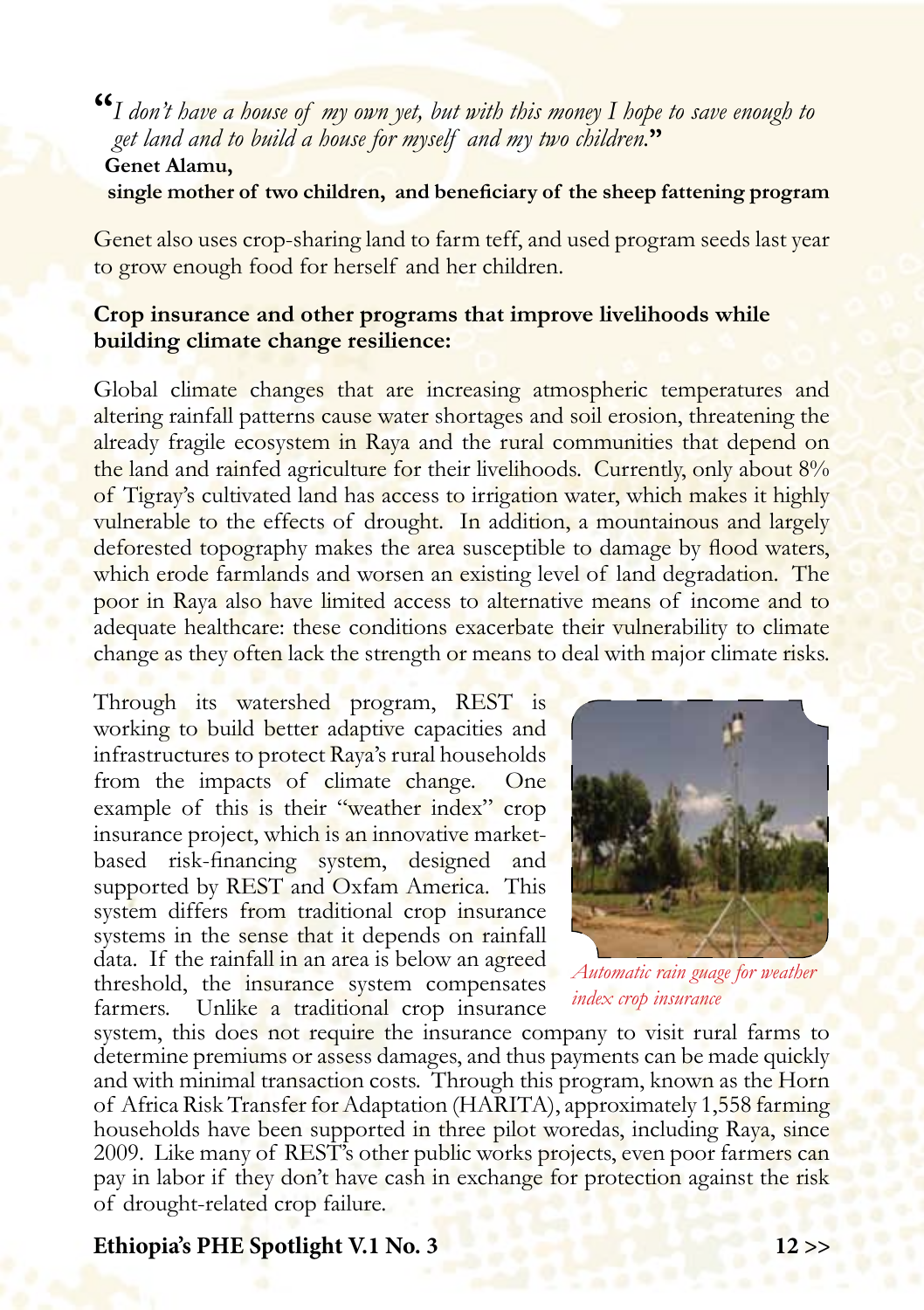**"***REST believes that adaptation to climate change must primarily focus on reducing local vulnerabilities in order to ensure better community capacity and resiliency to climate stresses* **"** 

#### **Dr. Mulugeta Berhanu, Head of the REST Environmental Department**

In addition to crop insurance, the irrigation and water harvesting infrastructures previously described help protect against drought and water shortages in Raya. The public works improving soil and water conservation help control land degradation and strengthen it against the forces of flooding and erosion. Income generating activities and improved public health programs also indirectly affect climate change resilience, by decreasing the overall vulnerability of the Raya community. Finally, empowerment programs like the Village Saving and Lending Associations contribute as well, by offering people a new financial safety net in the face of natural disasters.

#### **PROGRAM SUCCESSES**

The contribution of the REST program and government efforts to improve livelihoods and reduce poverty in Raya Azebo is clear. What is even more remarkable is their success at achieving a development approach to Population, Health and Environment that is truly integrated. This integration is reflected in the story of Reda Tasew, the seedling nursery technician who uses the health center, gets family planning methods for his wife, and has three well-spaced children who are all in school. It is evident in the Bala village of Jimma, where all homes have bed nets, their own toilets and liquid waste collecting systems due to the extensive project educational activities. In Jimma, it is particularly reflected by the Manaradav family, whose female head had six children, but whose daughter only had two because she understands the importance of family planning. This family has land for farming rainfed sorghum and teff and gets coffee and papaya seeds from the seedling nursery. This year they finally had a successful harvest, which they attributed to "the construction of a dam upstream that provided downstream irrigation". All of these women are also part of women's development groups, where they are able to receive and disseminate educational messages to better their lives.

**"***The best thing that has happened from all this is that we all have much better health the health staff are bringing about important behavioral changes and many trainings have been provided in every village. Because of this, in the past 2-3 years there has been a huge change It is not yet complete, but we have a fantastic vision of where we are going.***"**

**Member of the Manaradev family in Jimma village**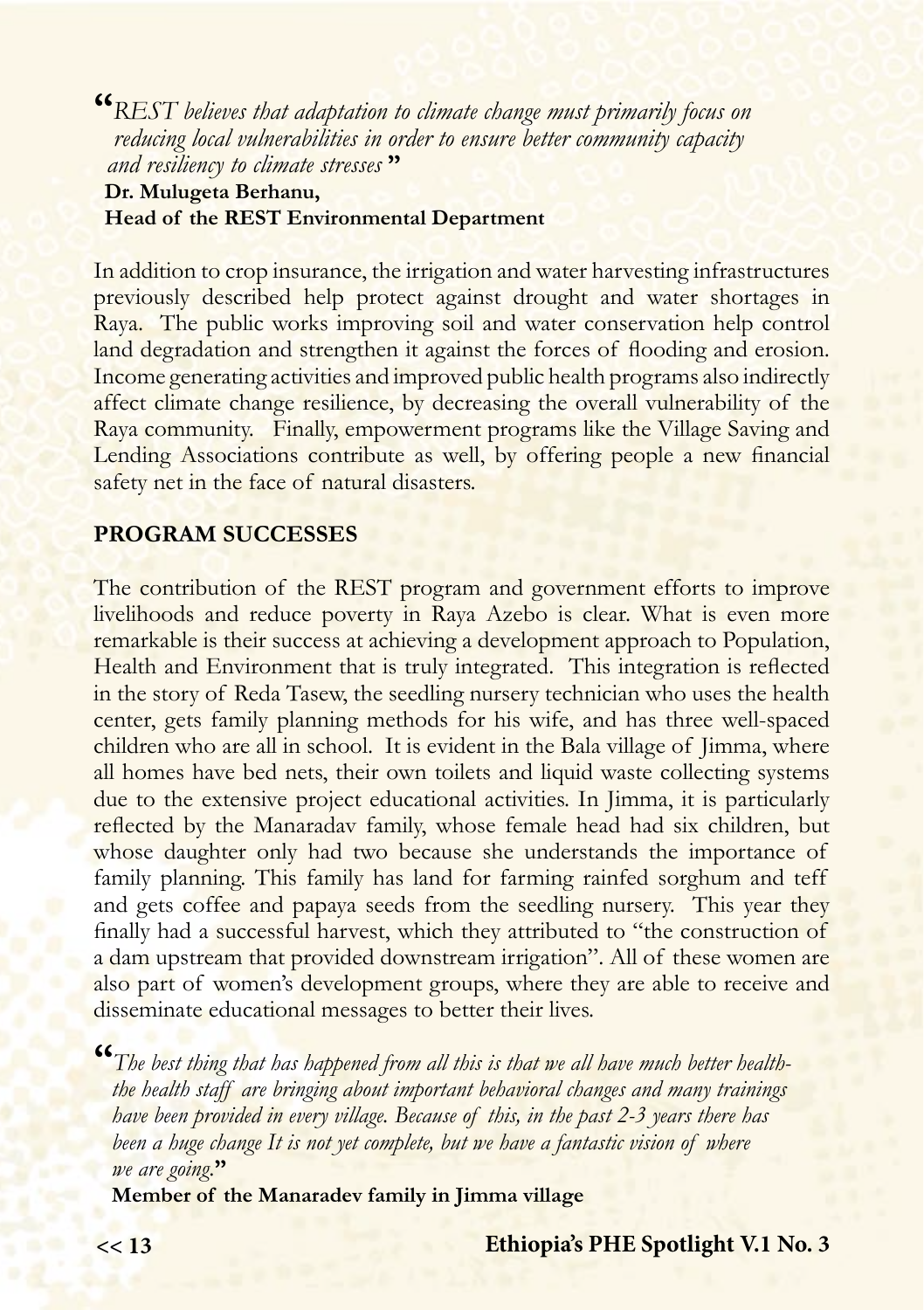The integrated PHE approach is also reflected by the story of Genet Alemu, the single mother of two who is profiting from the PSNP Plus livestock fattening program. She uses family planning from a health post and will not have more children, "because I want to help these children that I have to properly grow." She also is the chairwoman of a women's development group in her village and is a member of the Women's Association.





*The Manaradev family in Jimma village*

Finally, we see the fruits of integration benefiting the Tigabo brothers who, thanks to the new Bala dam, streams and irrigation have such productive farming yields that they are self sufficient and do not need to take jobs working for others.

*Tigabo brothers working on their spring onion farm* 

#### **PHE CHALLENGES**

On February 5-12, 2011, REST held a PHE integration workshop and training for about 45 members of the Raya woreda and kebele government and community. During this workshop, they evaluated PHE integration activities in the woreda, and discussed the challenges faced in implementing them. The main challenges raised by these government leaders, as well as community members and REST project participants include the following broad categories:

 Addressing family planning at the same pace as health and environment: The population growth rate in the Raya community continues to outgrow improvements in overall health and environmental productivity. Family planning must therefore be addressed more aggressively to ensure that population pressures do not hamper progress made in the other areas of PHE and overall development. One of the ways in which REST hopes to do this in the future is by utilizing and mobilizing women, youth and development groups to promote the utilization of integrated FP/RH services..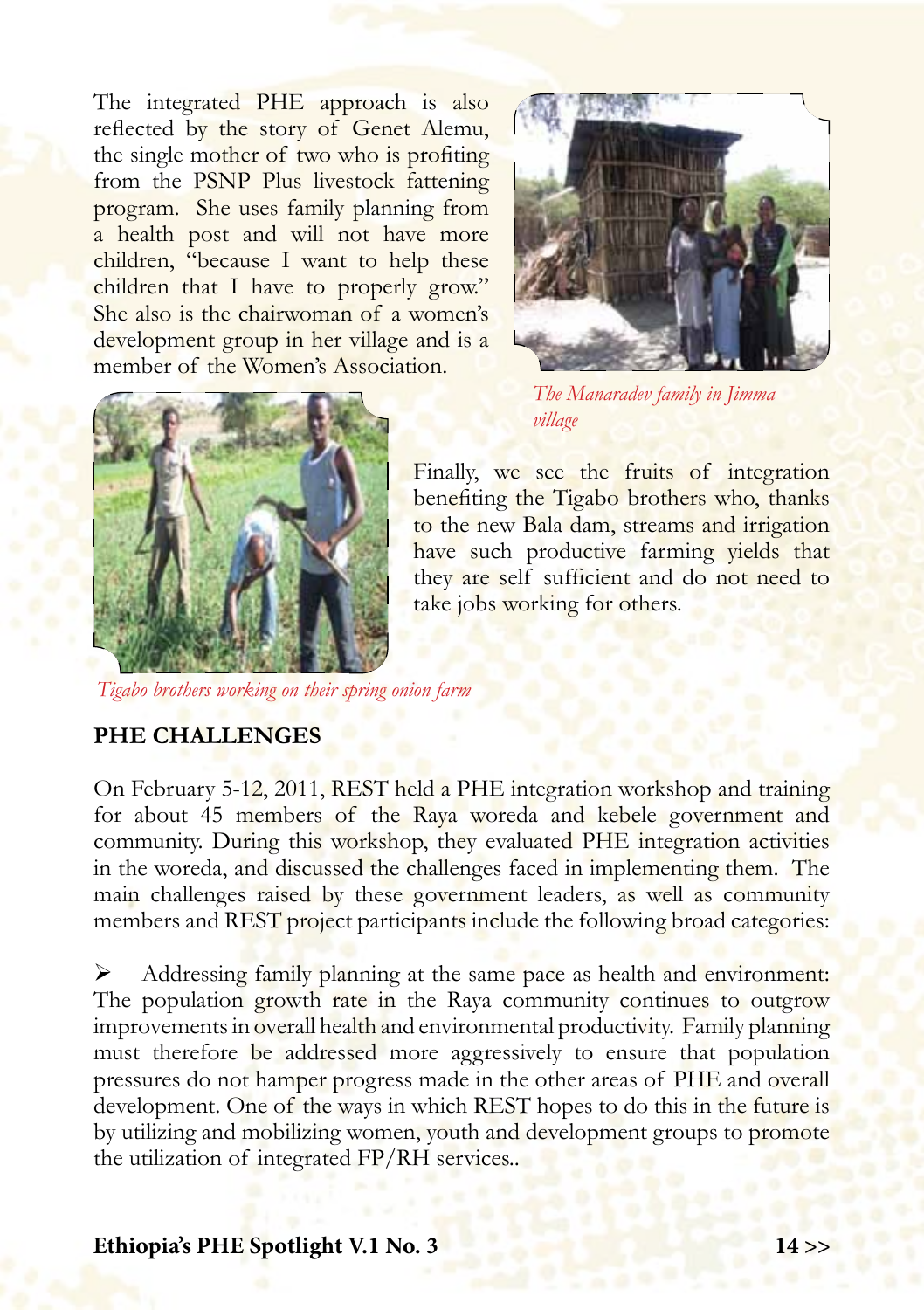Implementing woreda-level integrated plans in practice at a kebele level: While plans for projects are integrated well at a woreda level, workshop participants cited inadequate capacity at the kebele level to understand and carry out the same level of integration in their developmental activities. They also cited slow community uptake of programs due to a lack of awareness about the benefits of PHE integration for development and poverty reduction.

 $\triangleright$  Funds and supplies: One of the main limiting factors identified by workshop participants and community members for providing all of REST's intended services was inadequate transport and, to a lesser extent, staffing and supplies. However as pointed out by Tsehaynesh Abay, using the PHE approach is in fact an important step towards using existing funds from all projects and donors more efficiently. It is therefore economically beneficial to use PHE even more as a core concept, and to facilitate linkage and collaboration between all key players and donors and their respective interventions in Raya.

 Monitoring and evaluation: As with many developmental projects, monitoring and evaluation must be strengthened in Raya in order to appreciate best practices and make changes where needed to maximize program efficacy and impact. At present, health data is collected by the health centers, and baseline data on nutrition and sanitation was collected at all REST safety net woredas a few months ago.



*Data collection at Bala Health Center*

 Sustained momentum: Workshop participants mentioned strong initial momentum to integrate PHE activities, but efforts that fade with time when trainings are not held often. Therefore, continuous follow-up with government and other stakeholders is necessary to maximize project effectiveness.

#### **LESSONS LEARNED AND DIRECTIONS FOR THE FUTURE**

The REST project site in Raya Azebo has started to achieve true integration of its developmental activities in an effort to tackle poverty in Tigray. Despite some of the challenges mentioned, the project has succeeded in improving health outcomes, increasing family planning use, empowering women, youth and farmers and rehabilitating the environment to improve livelihoods, food security, land productivity and resistance to climate change. Efforts are truly collaborative, with a close partnership evident between government sectors, NGOs and the local community. Indeed, government participants of the REST workshop acknowledged that they now understand the PHE concept clearly,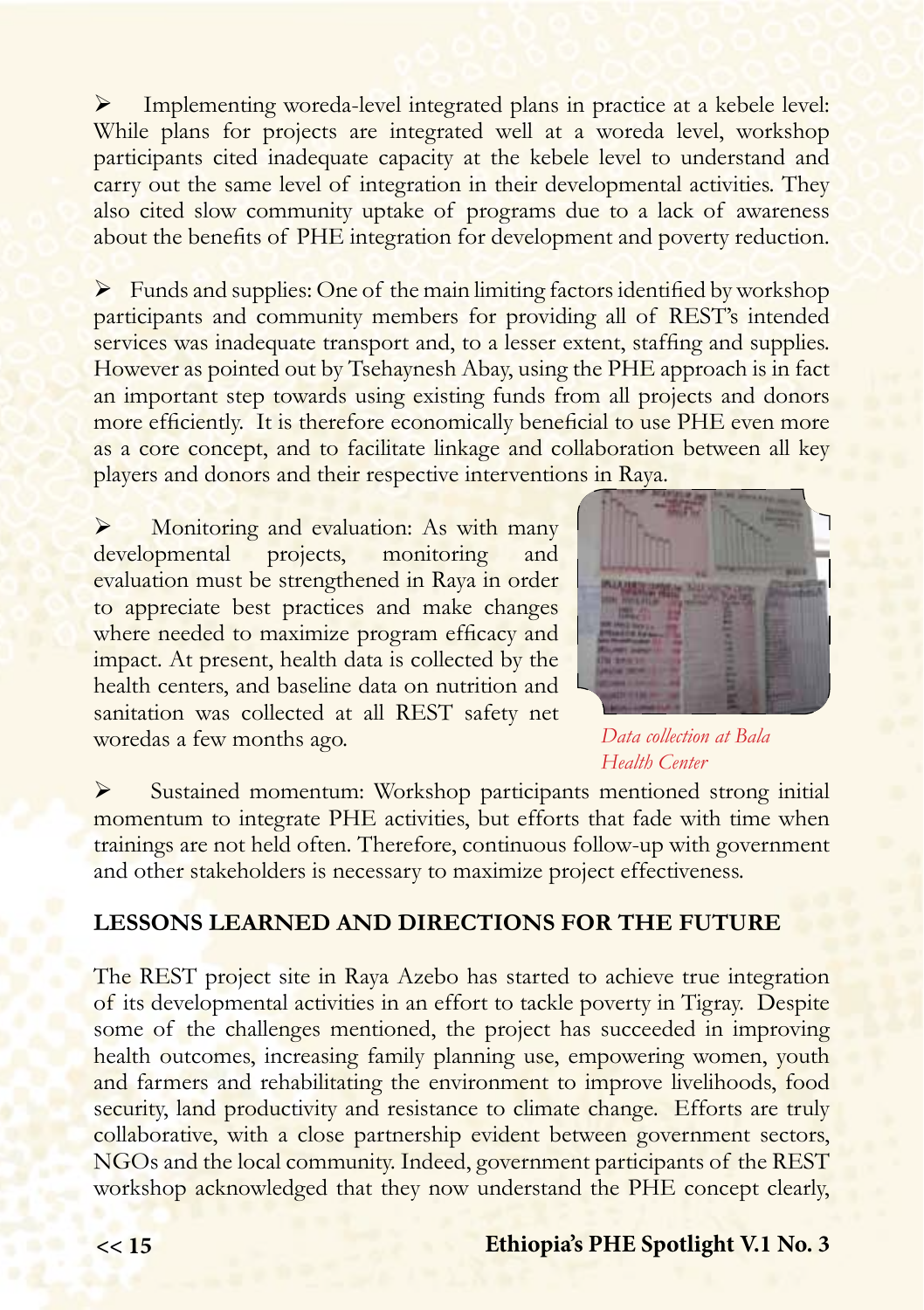and appreciate its overall importance. In the future REST hopes to address some of its challenges by conducting refresher trainings to sustain government level commitment, increasing woreda-level capacity and resources, strengthening family planning and monitoring and evaluation activities, and continuing to build awareness in the community about the importance of tackling issues of population, health and environment in an integrated way. They also plan to scale out their integrated program to three more safety net woredas during the next Packard grant cycle, to replicate the successes seen in Raya.

#### **SOURCES:**

1. Towards a Food Secure Future: The Strategic Plan 2006-2010 of the Relief Society of Tigray. http://www.rest-tigray.org.et/files/strategic\_ plan\_2006-10.pdf

2. REST website. http://www.rest-tigray.org.et. Accessed Feb 14, 2011.

3. Wallace, Annie. Reflections on Population, Health and Environmental Projects in Ethiopia: Packard Foundation's First 3 Years Investing in PHE in Ethiopia. Addis Ababa: PHEEC, 2010.

4. The 2007 Population and Housing Census of Ethiopia: Statistical Report for Tigray. Addis Ababa: Population Census Commission, 2008.

5. Ethiopia Demographic and Health Survey 2005. Addis Ababa: Central Statistical Agency, 2006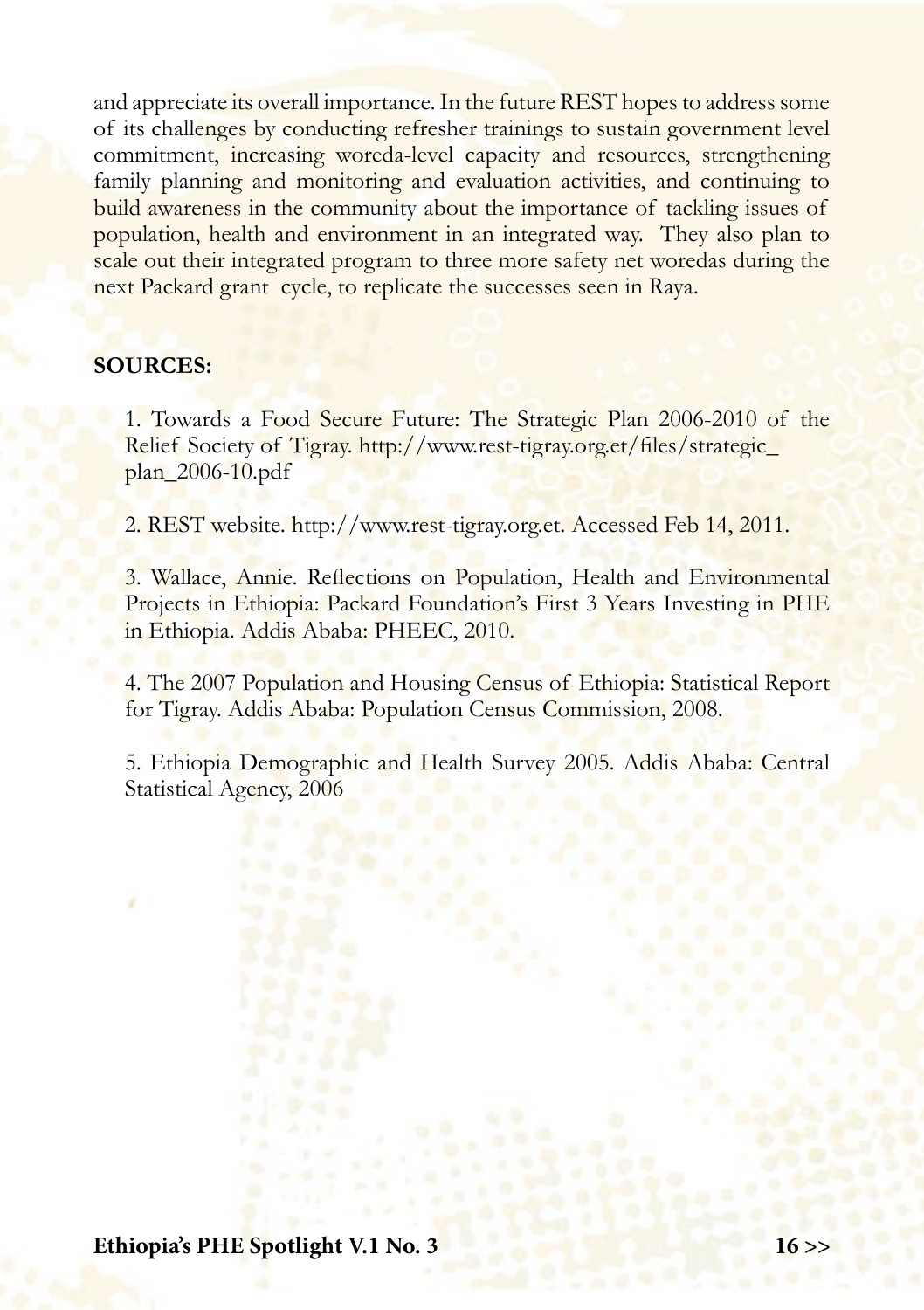## **Raya Estimates at a Glance\*:**

98% - of program staff trained to provide RH services to adolescents

 66% - of reproductive age women (15-49) receiving family planning services

- $\triangleright$  15% of deliveries conducted by SBPs
- $\triangleright$  8 health centers & 12 health posts
- $\geq 1756$  insecticide-treated bed nets used properly per month
- $\geq$  314 people given ORS for diarrhea in 1 mo
- $\geq$  40.4% women given 2+ doses of TT vaccine
- $\geq$  89.6% children fully immunized before 1 yr
- $\geq$  53% of households with access to an improved water source
- $\geq$  44,163 ha of cultivated land
- $\geq$  38,795 ha of closure area
- $\geq$  31 check dams created in 1 yr
- $\geq 1.75$  million tree seedlings produced in 1yr
- $\geq$  333.15 qt of improved teff seeds used in 2009
- $\geq 16,380$  household loan and credit users (3,420 of these are women)
- $\geq$  11,150 PSNP beneficiaries using household credit package
- $\triangleright$  52 existing primary schools
- $\geq$  2 existing secondary schools
- $\triangleright$  70% road density
- $\triangleright$  40 new roads constructed in 1 yr

 9 electrified deep bore holes created, providing safe water for >5,500 households and >11,000 livestock

**\* estimates from Bala HC and REST Coordinating Office**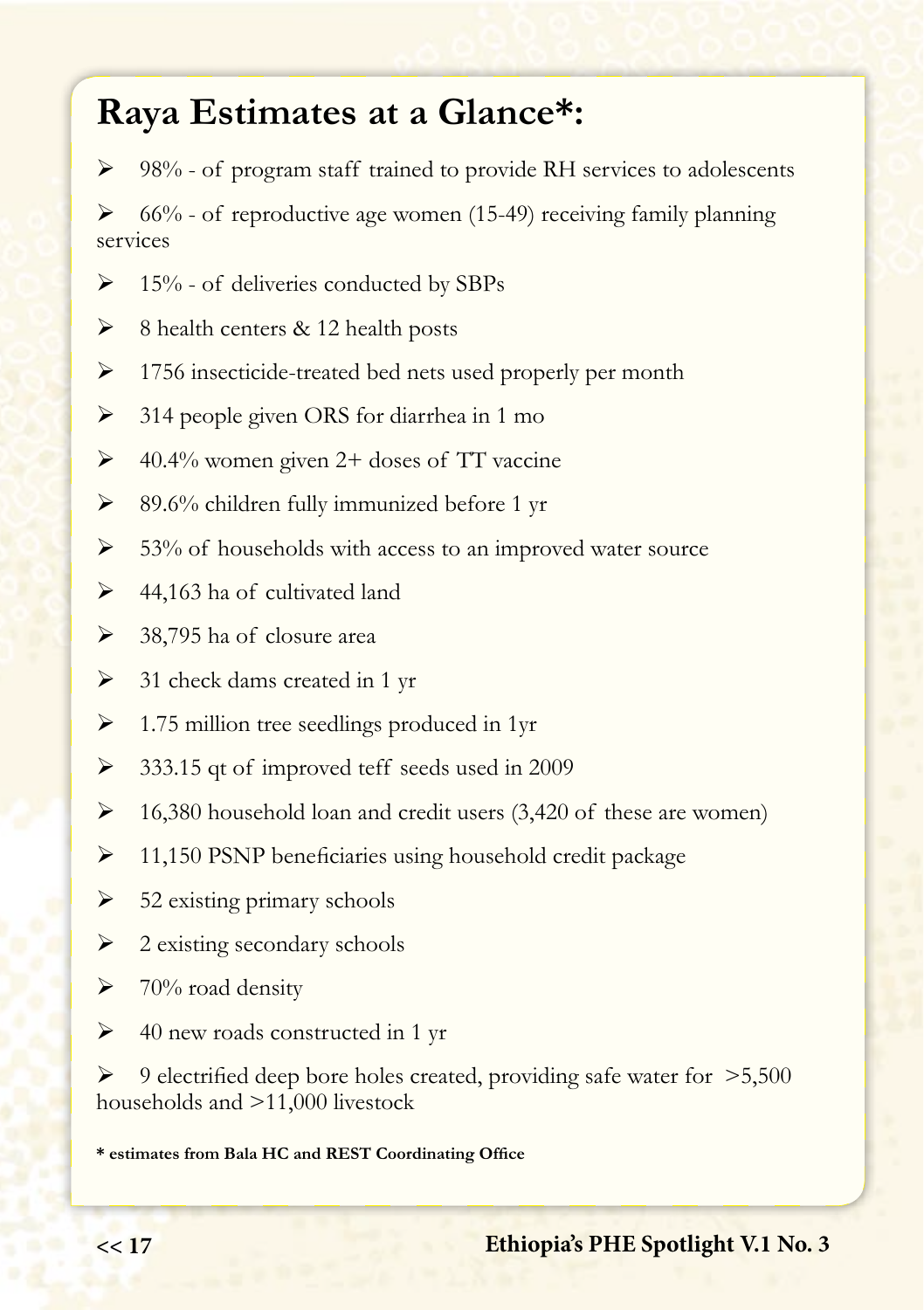## INTERVIEW WITH

### **TEKLEWOINI ASSEFA**

**PHE Ethiopia:** Can you please introduce yourself?

**Ato Teklewoini:** My name is Teklewoini Assefa, the Executive Director of the Relief Society of Tigray (REST). I am also the father of three children.

PHE Ethiopia: Can you tell us about briefly your project? When was REST established and what were its objectives at establishment?



**Ato Teklewoini:** The Relief Society of

Tigray is a local grassroots organization originally established in 1978 to serve the humanitarian needs of a population affected by civil war. Today, REST is the largest operating non-governmental NGO in the Tigray region, where it is implementing an extensive and integrated relief, rehabilitation and development programme. The overall REST goal is to reduce a currently high level of chronic food insecurity among poor and vulnerable rural households in Tigray by strengthening household livelihoods, improving health and educational statuses, promoting empowerment especially of woman, improving water security and promoting the sustainable management of natural resources.

**PHE Ethiopia:** What, in your opinion, are REST's major achievements or successes since establishment?

**Ato Teklewoini:** Some of REST's key achievements include:

- Saving hundreds of lives during the civil war through emergency relief
- Increasing food security and self-reliance of households in Tigray
- Reducing vulnerability of the region to natural disaster
- Diversifying agricultural products to improve economic viability Reducing land degradation through an integrated watershed approach
- Increasing access to health care, water, sanitation, family planning and mother and child health
- Reducing the rate of HIV/AIDs infection in Tigray
- Improving access to basic education particularly for young girls
- Creating opportunities for active participation by the poorest populations

#### **Ethiopia's PHE Spotlight V.1 No. 3 18 >>**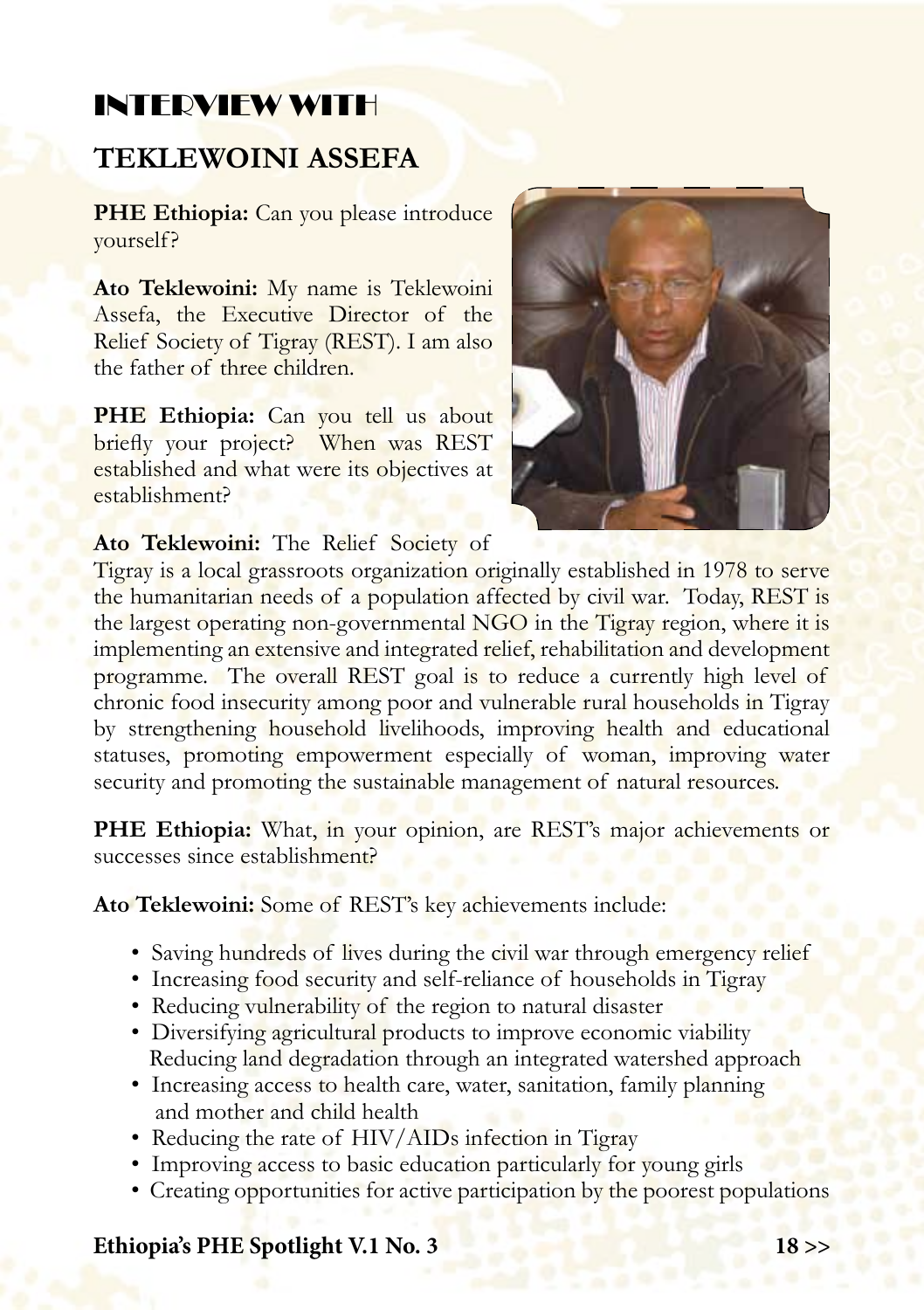My general opinion is that REST's original commitment to the poorest and most vulnerable populations laid the foundation for its activities today. As a result REST has facilitated successful interventions for over 30 years which have changed the lives of many vulnerable people in Tigray.

**PHE Ethiopia:** How do you approach PHE conceptually?

**Ato Teklewoini:** REST has been implementing a watershed approach to integrate its programs at the woreda and kebele level through its woreda coordination offices and government line offices. now we are strengthening that linkage operationally as a system in Raya as a model site through the support of Packard Foundation .

**PHE Ethiopia:** How/when did you start the PHE integrated approach in Raya?

**Ato Teklewoini:** The PHE approach in Raya Azebo was started in 2005, mainly focusing on adolescent reproductive health.. The program has been implemented in schools through Environment, HIV/AIDS and Family Planning, Reproductive Health and other clubs. Particularly, we work on environment protection by supporting vulnerable adolescents in income generating activities (IGA). In addition, REST works on integration through the Safety Net Program health component, focusing on the four pillars of family planning, nutrition promotion, environmental health and HIV/AIDS prevention, and integrating these into soil and water conservation efforts using things like environment rehabilitation activities during public work days and house-to-house visits through Community Resource Persons trained on health care delivery. As a result of those integrated interventions all activities will give value to each other and bring comprehensive value added results to the family, community and the ecosystem of the surrounding.

**PHE Ethiopia:** What are the differences between the Raya development approach and the approach used in other projects you implement?

**Ato Teklewoini:** We are implementing the watershed approach mainly in safety net woredas. What makes the Raya –Azebo site different is that it gives more focus to the integration of population, health and environment and helps government leaders to focus on the issue of population growth in relation to environmental protection and to integrate it into development programs conceptually and operationally.

**PHE Ethiopia:** Do you plan to scale up the Raya PHE approach?

**Ato Teklewoini:** Yes with the Packard and other REST programs we are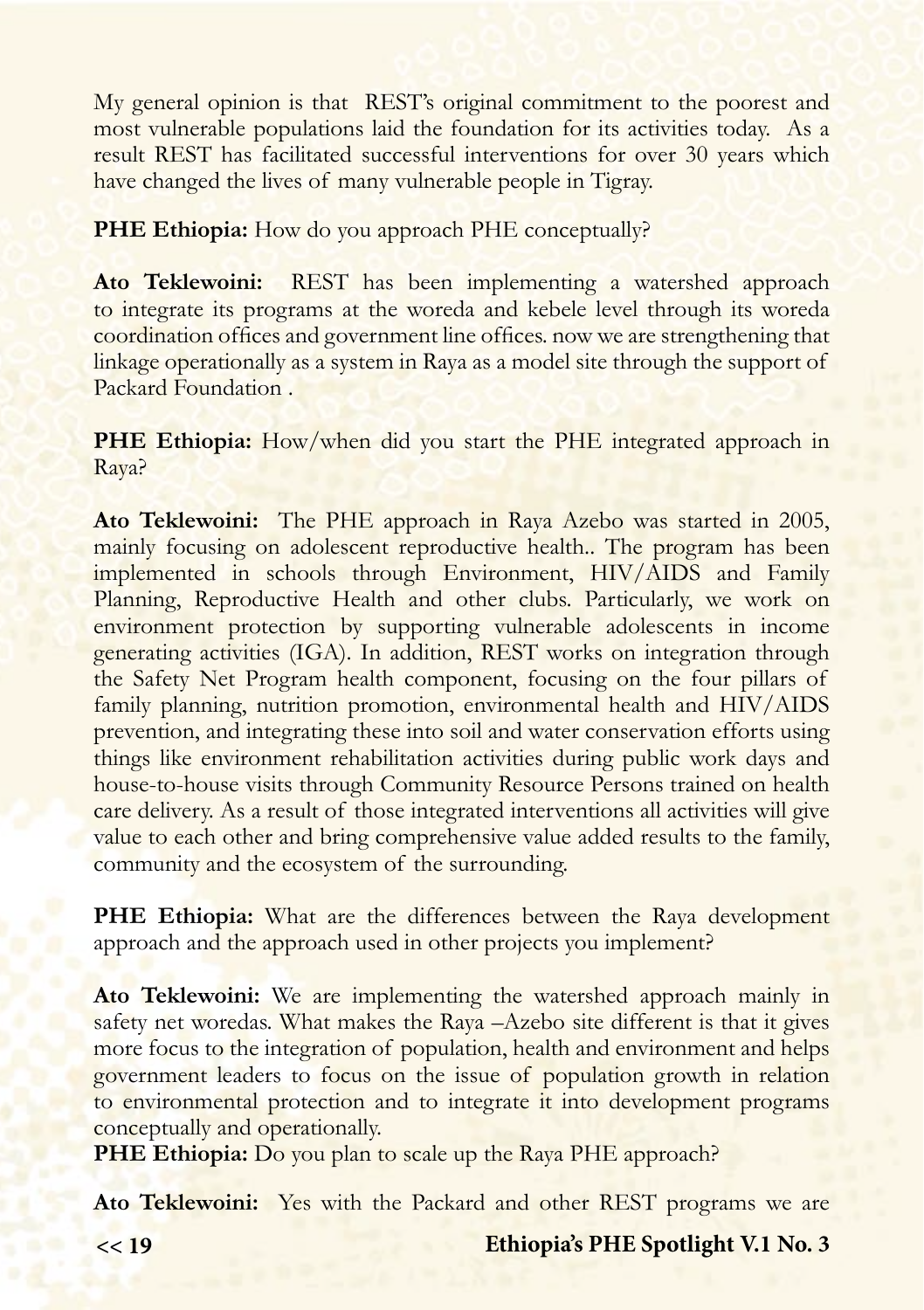planning to scale up, specifically into 3 other Safety Net Woredas during the next Packard grant cycle. At this level I want to thank and appreciate Packard Foundation's strong support for the integration approach.

**PHE Ethiopia:** What other kind of interventions do you implement?

**Ato Teklewoini:** Other kinds of interventions are water and sanitation development, environmental rehabilitation and agricultural development, water resource development, health and education with special target to women & livelihoods.

**PHE Ethiopia:** What is REST doing to affect climate change adaptation?

**Ato Teklewoini:** As described in the body of this Spotlight, REST believes that adaptation to climate change must primarily focus on reducing the current level of local vulnerability in order to ensure better local capacity and resiliency. Although the resources and time required to build effective adaptation to climate changes in Tigray are immense, the integrated watershed development advances made so far by REST's PHE project are laying the foundation for better adaptive capacities against future climate change. The various irrigation and water harvesting infrastructures developed through safety net public work programs are increasing access to agriculture water, and in turn contributing to improved local capacities in managing drought related disaster risks. Similarly, the public work actions on soil and water conservation including terracing, gully reclamation and reforestation measures are helping to control land degradation and contributing to improved local adaptation capacities related to current and future risks of flood and erosion hazards. Our income generating and healthrelated activities also have important implications for building household resiliency to climate change by reducing their vulnerability to shocks. The Village Saving and Lending Associations and Weather Index Crop Insurance systems promoted by REST will also have a direct impact on peoples' resilience to climate change by providing support in times of climate or other shocks.

**PHE Ethiopia:** How many beneficiaries do you reach? (Women Men)

**Ato Teklewoini:** We reach 3 million people, 30-40% of whom are female.

**PHE Ethiopia:** How is your partnership with the government?

**Ato Teklewoini:** Our partnerships with the government at all levels (federal, regional, woreda and kebelle) are very strong.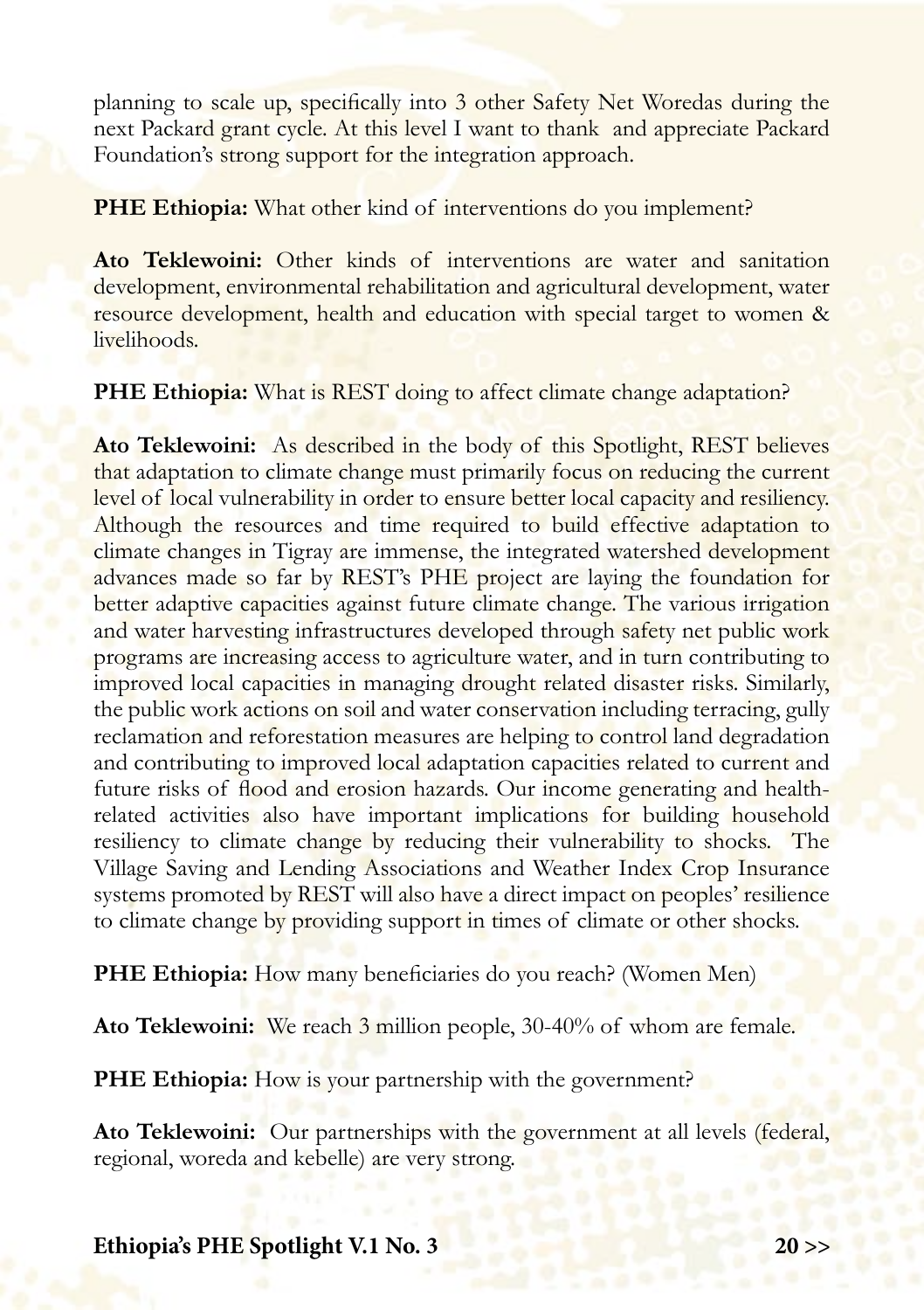**PHE Ethiopia:** How many staff members do you have?

**Ato Teklewoini:** Nearly 700 staff.

**PHE Ethiopia:** Who are your donors?

**Ato Teklewoini:** Our key donors include USAID, the EU, the Development Fund of Norway, the Norwgian Church Aid (NCA), A Glimmer of Hope, Water Charity, the Packard Foundation, Pathfinder International, JSI/L10K, etc

**PHE Ethiopia:** What are your organizations major challenges?

**Ato Teklewoini:** The main challenge, as for many aid-dependants NGOs, is maintaining a secure resource base. We face competition for a shrinking resource pool, dominance of international players in shaping the development of the landscape, shifting donor priorities and strategies, and increasing tied and conditional aid to direct changes in governance, democratization and stability.

**PHE Ethiopia:** What are the lessons we can learn from REST"s history and development approach?

**Ato Teklewoini:** Some of the lessons we can learn from REST are:

- The need for continuous commitment to the most vulnerable populations
- The importance of building grassroots capacity and partnerships (which is the key to sustained development)
- The need for integration and coordination to maintain extensive community engagement throughout the planning, implementation and evaluation of projects to enhance project outcomes and impacts.

PHE Ethiopia: How do you evaluate your work?

**Ato Teklewoini:** Within the planning and co-ordination departments a monitoring and evaluation unit carries out the following:

#### **Monitoring**

- Performance monitoring by project participants and local work groups
- Monitoring through periodic progress responses
- Monitoring through field visit evaluations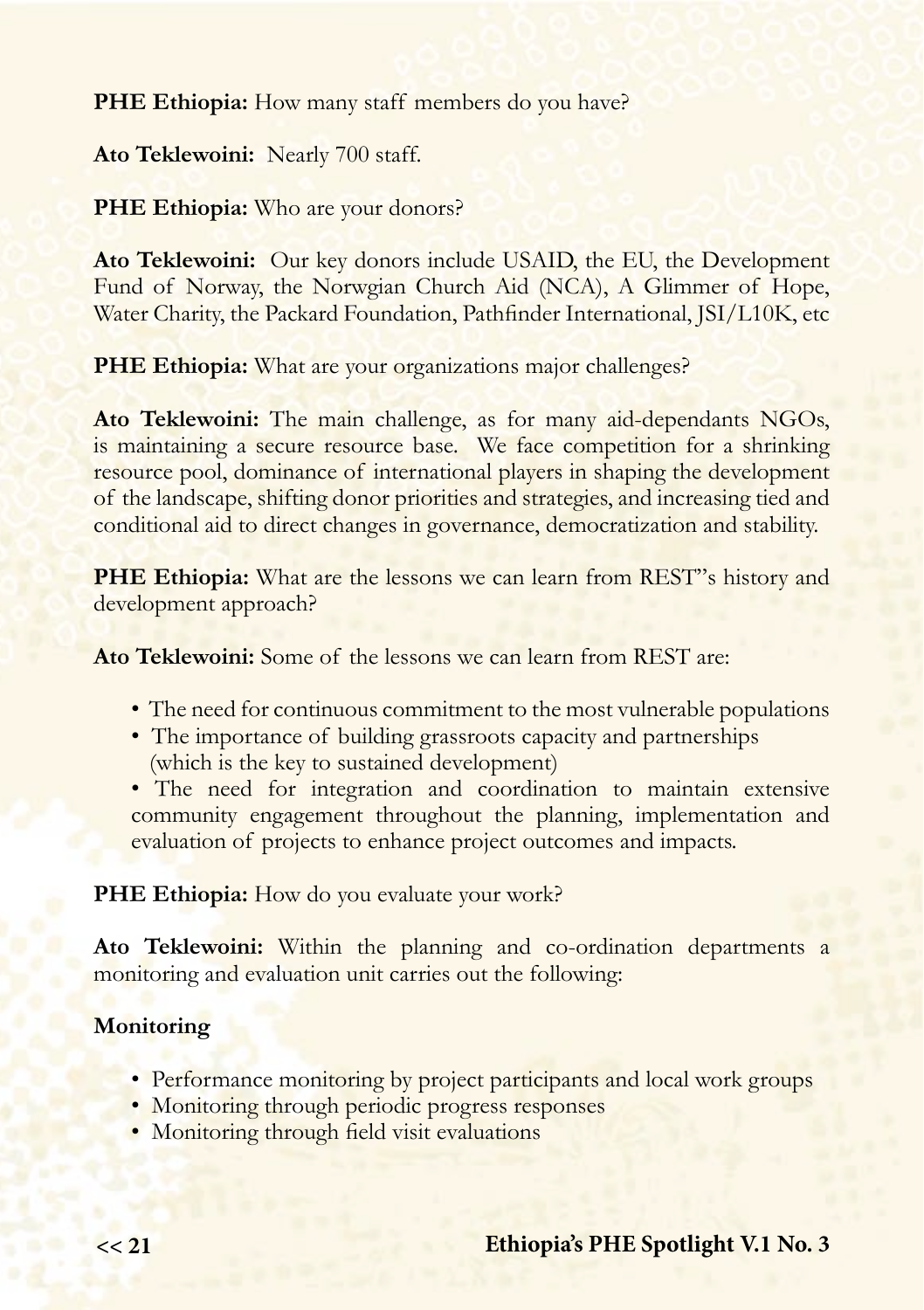#### **Evaluation**

• Internal (on-going)

• Formal (impact) evaluations are primarily designed to measure the impact of the project by assessing changes that have come about and the proportion of these changes attributable to the project.

#### **Community based evaluation**

• Communities play an essential role in many evaluations. On a regular basis the woreda and kebelle watershed committees facilitate an evaluation process which brings together the majority of community members.

**PHE Ethiopia:** Describe your relationship with PHE Ethiopia Consortium. Are there any things that need improvement?

**Ato Teklewoini:** Yes, PHE Ethiopia consortium is doing well in terms of integration, but it has to work more on its ability to raise funds for PHE integration activities, mainly to create capacity at a grassroots level, and document the success stories on the ground.

**PHE Ethiopia:** Do you have any final messages about REST and/or PHE that you want to share?

**Ato Teklewoini:** PHE Ethiopia Consortium and REST's partnership for understanding the need and contexts for the PHE approach are central to the success of the programme, and needs to be strengthened to the maximum. Thank you.

#### **Thank Yous:**

The creation of this Spotlight issue would not have been possible without the help of sister Tsehaynesh Abay and Yishak Desta, who introduced me to the work of REST in Raya and were extraordinarly generous with their time and expertise.

#### **About Ishani Pathmanathan:**

Ishani Pathmanathan is a student at Tufts University School of Medicine, where she is pursuing her MD/MPH. She served as a PHE-Ethiopia intern from Jan-Feb 2011, and helped to edit and write reports like this issue of Spotlight.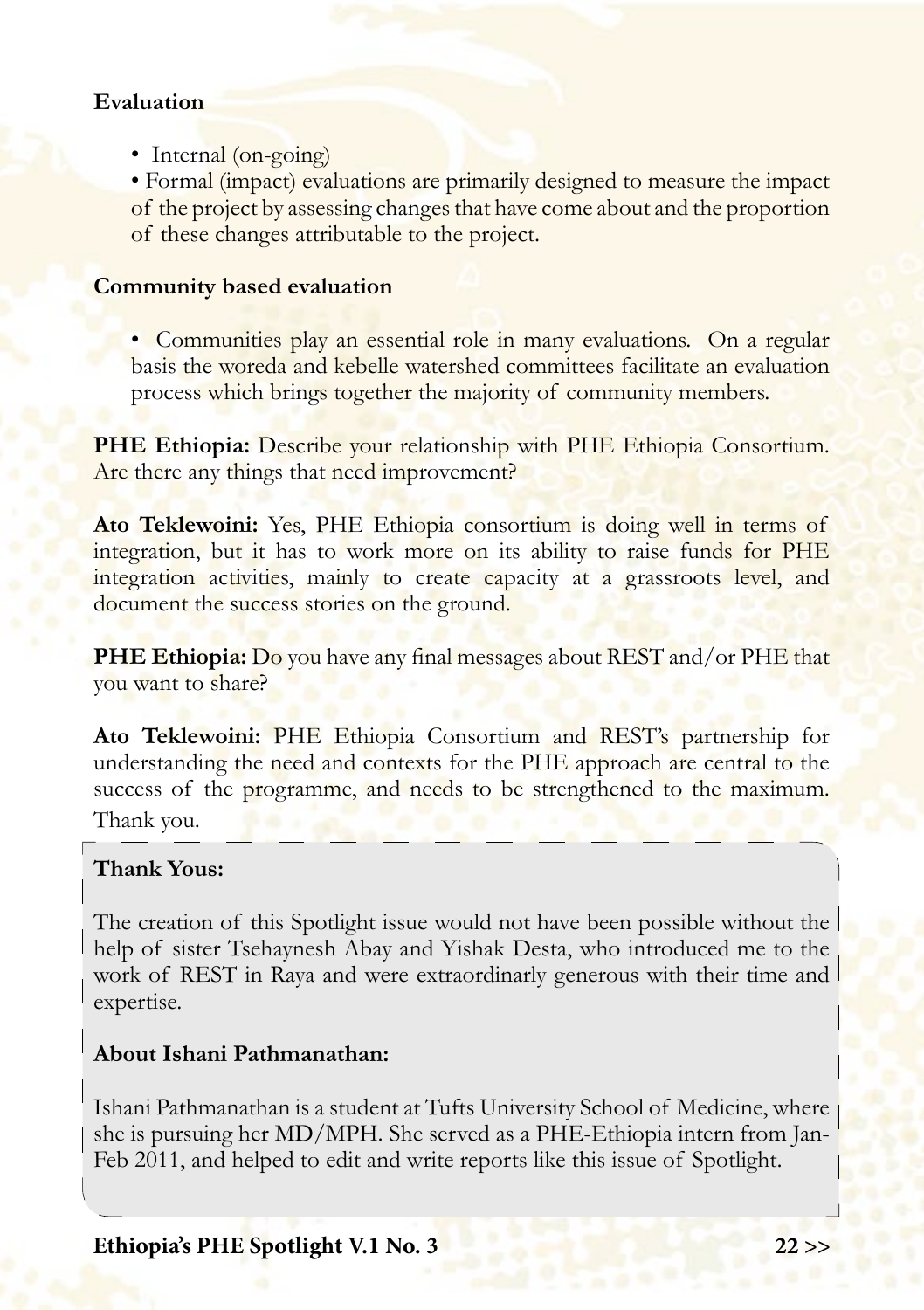## **Ethiopia: PHE Sites**